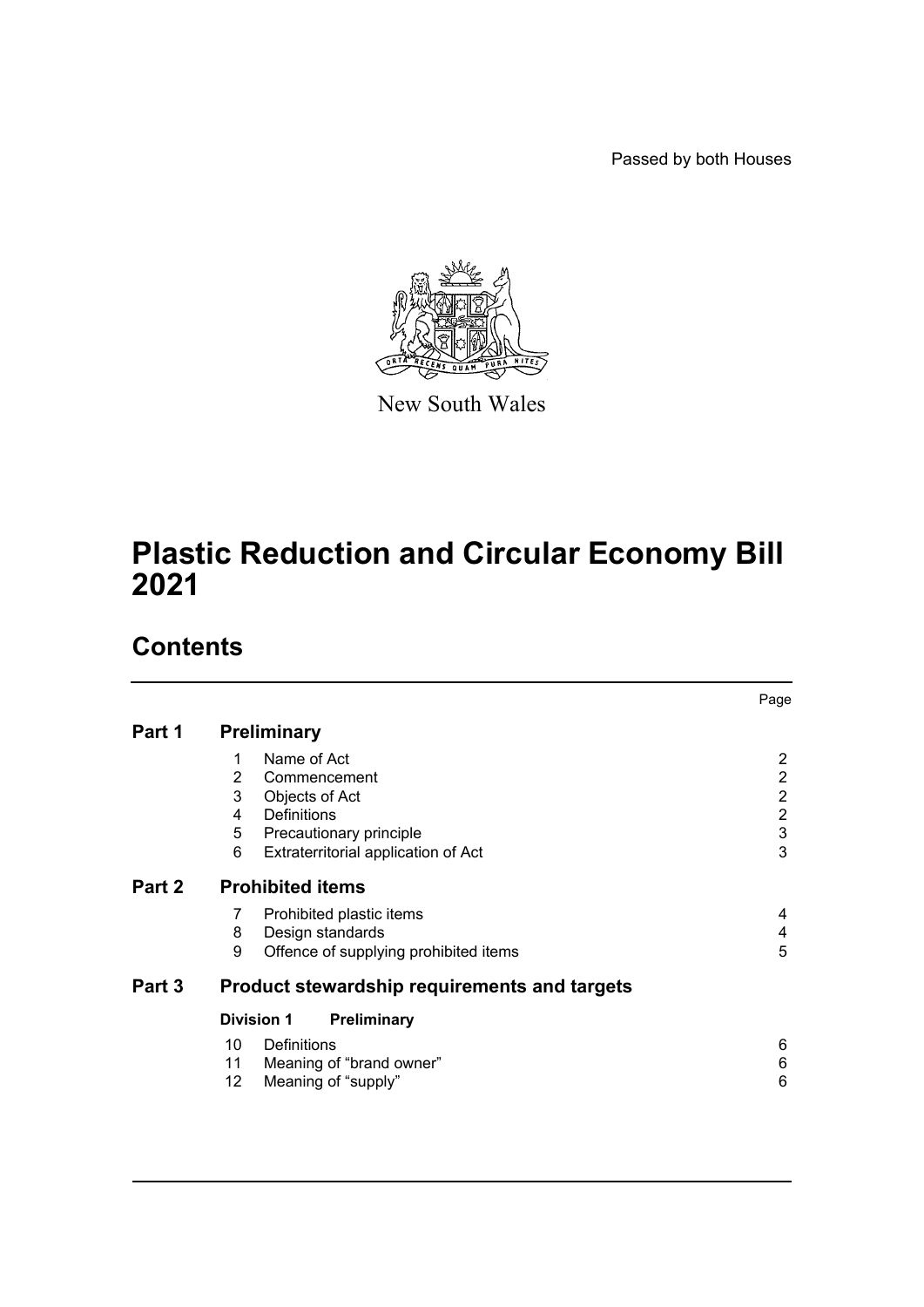|        |                             |                                                                                     | Page                  |  |  |  |
|--------|-----------------------------|-------------------------------------------------------------------------------------|-----------------------|--|--|--|
|        |                             | <b>Division 2</b><br>Product stewardship requirements and targets                   |                       |  |  |  |
|        | 13                          | Product stewardship requirements                                                    | $\overline{7}$        |  |  |  |
|        | 14                          | Minister may set product stewardship targets                                        | $\overline{7}$        |  |  |  |
|        | 15                          | Offence-failure to comply with product stewardship requirement or                   |                       |  |  |  |
|        |                             | target                                                                              | $\overline{7}$        |  |  |  |
|        | 16                          | Record keeping requirements                                                         | 8                     |  |  |  |
|        | 17                          | Reporting requirements                                                              | 9                     |  |  |  |
|        | 18                          | Regulator may publish certain information                                           | 9                     |  |  |  |
|        |                             | <b>Division 3</b><br><b>Action plans</b>                                            |                       |  |  |  |
|        | 19                          | Requirement to prepare action plan                                                  | 9                     |  |  |  |
|        | 20                          | Regulator may approve, or direct brand owner to resubmit, action<br>plans           | 10                    |  |  |  |
|        | 21                          | Requirement to hold approved action plan before supply of regulated                 |                       |  |  |  |
|        | 22                          | product<br>Powers of regulator-action plans                                         | 10<br>10 <sup>°</sup> |  |  |  |
|        | 23                          | Review of certain decisions by regulator                                            | 11                    |  |  |  |
|        |                             |                                                                                     |                       |  |  |  |
| Part 4 | <b>Financial assurances</b> |                                                                                     |                       |  |  |  |
|        | 24                          | Purpose of Part                                                                     | 13                    |  |  |  |
|        | 25                          | Requiring financial assurances                                                      | 13                    |  |  |  |
|        | 26                          | Restriction on requiring financial assurance                                        | 13                    |  |  |  |
|        | 27                          | Amount of financial assurances                                                      | 13                    |  |  |  |
|        | 28                          | Guidelines about financial assurances                                               | 14                    |  |  |  |
|        | 29                          | Regulator may carry out certain actions if brand owner fails to carry<br>out action | 14                    |  |  |  |
|        | 30                          | Recovery or funding of reasonable costs from financial assurance                    | 14                    |  |  |  |
|        | 31                          | Lapsing of financial assurance                                                      | 14                    |  |  |  |
|        | 32                          | Liability of regulator, State and others                                            | 15                    |  |  |  |
|        | 33                          | Financial assurance not to affect other action                                      | 15                    |  |  |  |
|        | 34                          | Disputes regarding call on or use of financial assurance                            | 15                    |  |  |  |
| Part 5 |                             | <b>Enforcement</b>                                                                  |                       |  |  |  |
|        | 35                          | Definitions                                                                         | 16                    |  |  |  |
|        | 36                          | Compliance notices                                                                  | 16                    |  |  |  |
|        | 37                          | Offence-non-compliance with stop notice                                             | 16                    |  |  |  |
|        | 38                          | Offence-non-compliance with compliance notices other than stop<br>notices           | 17                    |  |  |  |
|        | 39                          | Commencement                                                                        | 17                    |  |  |  |
|        | 40                          | Fee to recover administrative costs of regulator                                    | 17                    |  |  |  |
|        | 41                          | Compliance cost notices                                                             | 17                    |  |  |  |
|        | 42                          | Recovery of unpaid amounts                                                          | 18                    |  |  |  |
|        | 43                          | Multiple notices                                                                    | 18                    |  |  |  |
|        | 44                          | Revocation or variation of notices                                                  | 18                    |  |  |  |
|        | 45                          | Action in event of failure to comply, including power to enter land                 | 18                    |  |  |  |
|        | 46                          | Obstruction of persons                                                              | 18                    |  |  |  |
| Part 6 | <b>General offences</b>     |                                                                                     |                       |  |  |  |
|        | 47                          | Increase in penalties for certain offences                                          | 19                    |  |  |  |
|        | 48                          | Ancillary offences                                                                  | 19                    |  |  |  |
|        |                             |                                                                                     |                       |  |  |  |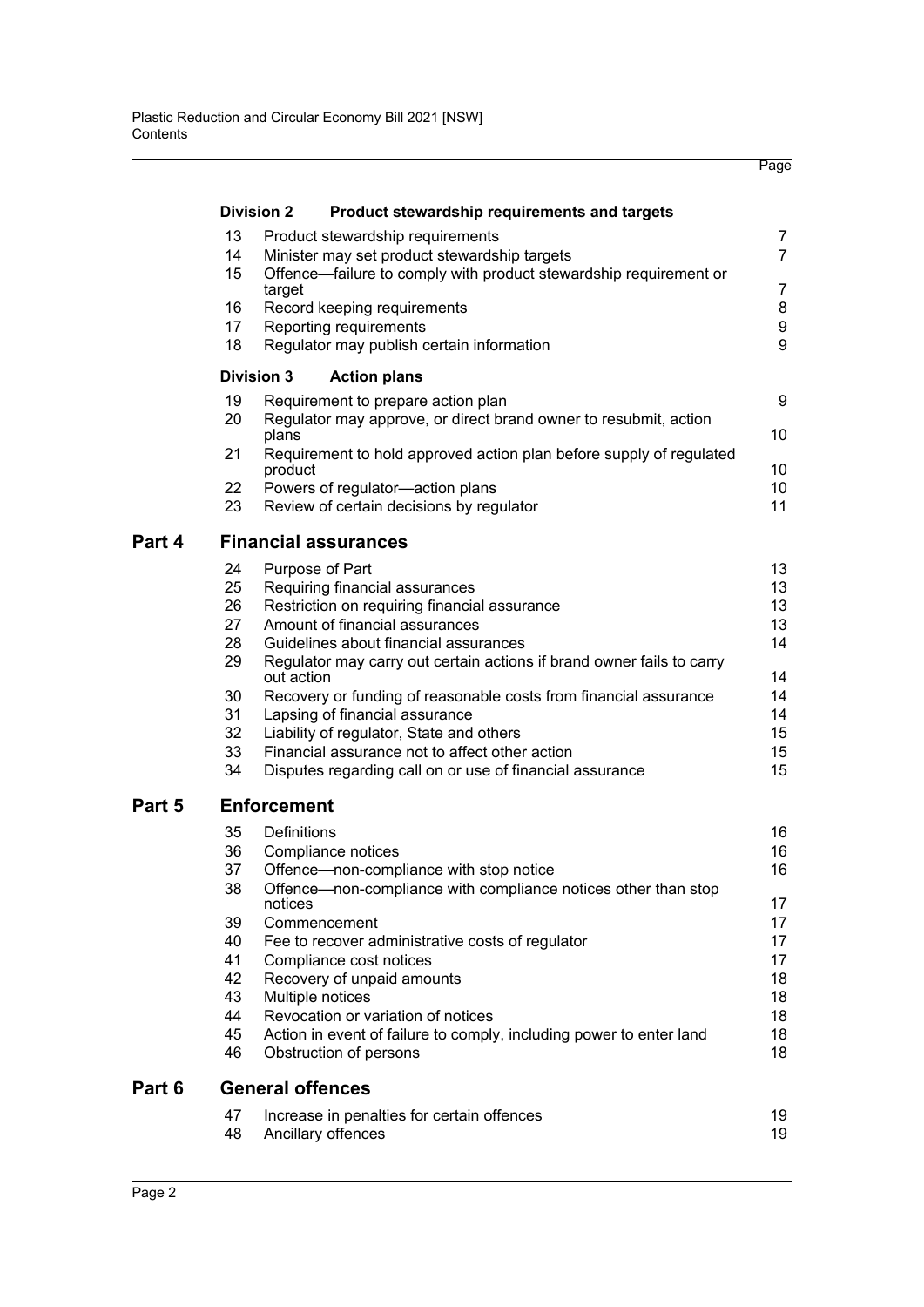|                                        | 49                                                             | Evidence as to state of mind of corporation                                                                                                                                                                                                  | 19                                                             |  |  |
|----------------------------------------|----------------------------------------------------------------|----------------------------------------------------------------------------------------------------------------------------------------------------------------------------------------------------------------------------------------------|----------------------------------------------------------------|--|--|
|                                        | 50<br>51                                                       | Offence—false or misleading information in connection with supply<br>Offence-false or misleading information provided by brand owner                                                                                                         | 19<br>20                                                       |  |  |
| Part 7                                 | <b>Criminal and other proceedings</b>                          |                                                                                                                                                                                                                                              |                                                                |  |  |
|                                        | 52<br>53<br>54<br>55                                           | Time within which summary proceedings may be commenced<br>Regulator may institute proceedings<br>Proof of certain appointments not required<br>Certificate evidence of certain matters                                                       | 21<br>21<br>21<br>22                                           |  |  |
| Part 8                                 |                                                                | <b>Appeals</b>                                                                                                                                                                                                                               |                                                                |  |  |
|                                        | 56<br>57<br>58                                                 | Appeals against compliance notices<br>Appeals against financial assurance conditions<br>Determination of appeals                                                                                                                             | 23<br>23<br>23                                                 |  |  |
| Part 9                                 |                                                                | <b>Miscellaneous</b>                                                                                                                                                                                                                         |                                                                |  |  |
|                                        | 59<br>60<br>61<br>62<br>63<br>64<br>65<br>66<br>67<br>68<br>69 | Service of notices<br>Continuing effect of notices<br>Regulator may grant exemptions<br>Delegation<br>Personal liability<br>Fees<br>Public register<br><b>Consultation requirements</b><br>Act to bind Crown<br>Regulations<br>Review of Act | 24<br>24<br>24<br>25<br>25<br>26<br>26<br>26<br>27<br>27<br>28 |  |  |
| <b>Schedule 1</b>                      |                                                                | Prohibited items and design standards                                                                                                                                                                                                        | 29                                                             |  |  |
| <b>Schedule 2</b><br><b>Schedule 3</b> |                                                                | Savings, transitional and other provisions<br>Amendment of other legislation                                                                                                                                                                 | 31<br>33                                                       |  |  |
| <b>Schedule 4 Dictionary</b>           |                                                                |                                                                                                                                                                                                                                              |                                                                |  |  |

Page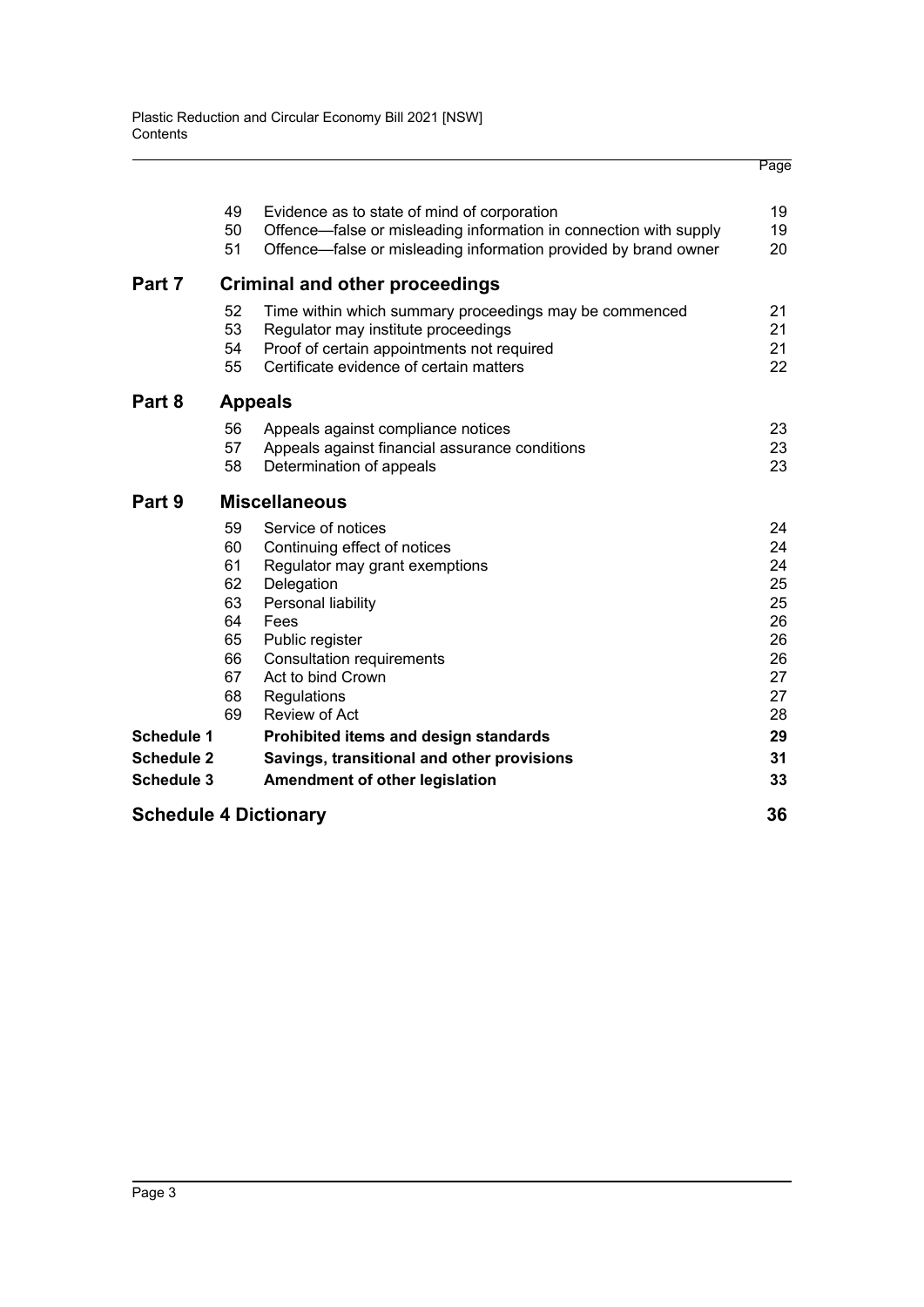*I certify that this public bill, which originated in the Legislative Assembly, has finally passed the Legislative Council and the Legislative Assembly of New South Wales.*

> *Clerk of the Legislative Assembly. Legislative Assembly, Sydney, , 2021*



New South Wales

# **Plastic Reduction and Circular Economy Bill 2021**

Act No , 2021

An Act to prohibit certain items and establish a product stewardship framework for brand owners of certain products; and for related purposes.

*I have examined this bill and find it to correspond in all respects with the bill as finally passed by both Houses.*

*Assistant Speaker of the Legislative Assembly.*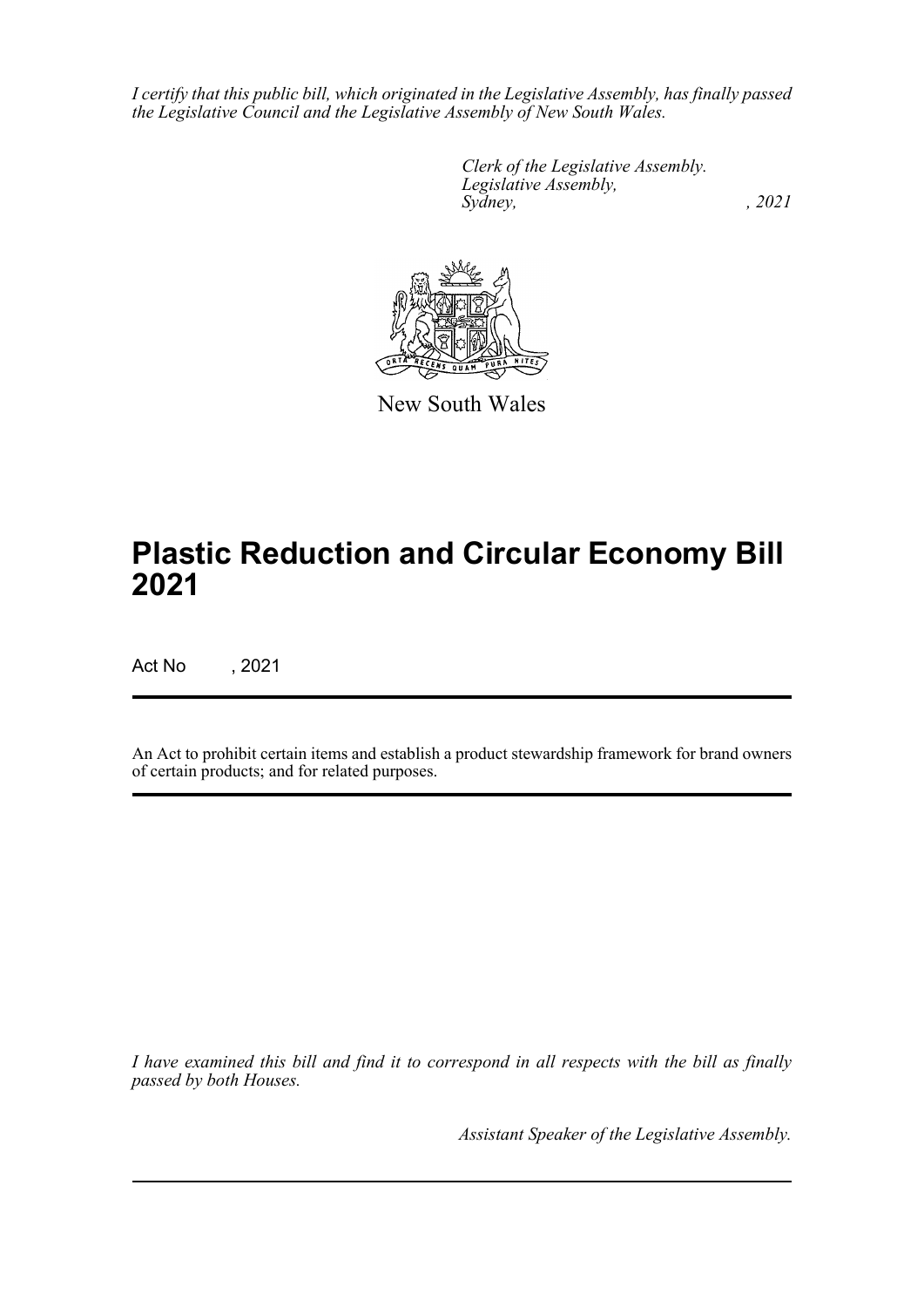## **The Legislature of New South Wales enacts—**

## <span id="page-4-1"></span><span id="page-4-0"></span>**Part 1 Preliminary**

## **1 Name of Act**

This Act is the *Plastic Reduction and Circular Economy Act 2021*.

#### <span id="page-4-2"></span>**2 Commencement**

- (1) This Act commences on the date of assent to this Act, except as provided by subsections (2) and (3).
- (2) Schedule 1, section 2 commences on the first day of the first month occurring 6 whole months after the commencement of section  $\overline{3}$ .
- (3) Schedule 1, sections 3–5 commence on 1 November 2022.

## <span id="page-4-3"></span>**3 Objects of Act**

- (1) The objects of this Act are as follows—
	- (a) to protect the environment and human health,
	- (b) to promote and support the principles of a circular economy,
	- (c) to support material circularity through design, production, use, re-use, collection, recycling, reprocessing and end-of-life management,
	- (d) to ensure responsibility for products across their life cycle,
	- (e) to reduce the impact, or potential impact, of items, waste from items and waste material on the environment and human health.
- (2) In this section—

*principles of a circular economy* include the following principles—

- (a) valuing resources and minimising the use of virgin materials by ensuring materials continue to circulate in the economy in a way that—
	- (i) minimises the risk of harm to human health and the environment, and
	- (ii) considers the waste hierarchy,
- (b) keeping resources in use and designing out waste, pollution and resource inefficiency, including through innovative systems, technologies and business models,
- (c) ecologically sustainable and regenerative management of resources and systems.

*waste hierarchy* is a reference to the hierarchy set out in the *Waste Avoidance Resource and Recovery Act 2001*, section 3(b).

#### <span id="page-4-4"></span>**4 Definitions**

- (1) The Dictionary in Schedule 4 defines words and expressions used in this Act. **Note—** The *Interpretation Act 1987* contains definitions and other provisions that affect the interpretation and application of this Act.
- (2) A person supplies an item whether or not—
	- (a) a fee is charged for the supply of the item, or
	- (b) the supply of the item is incidental to, or forms part of, the supply of another thing.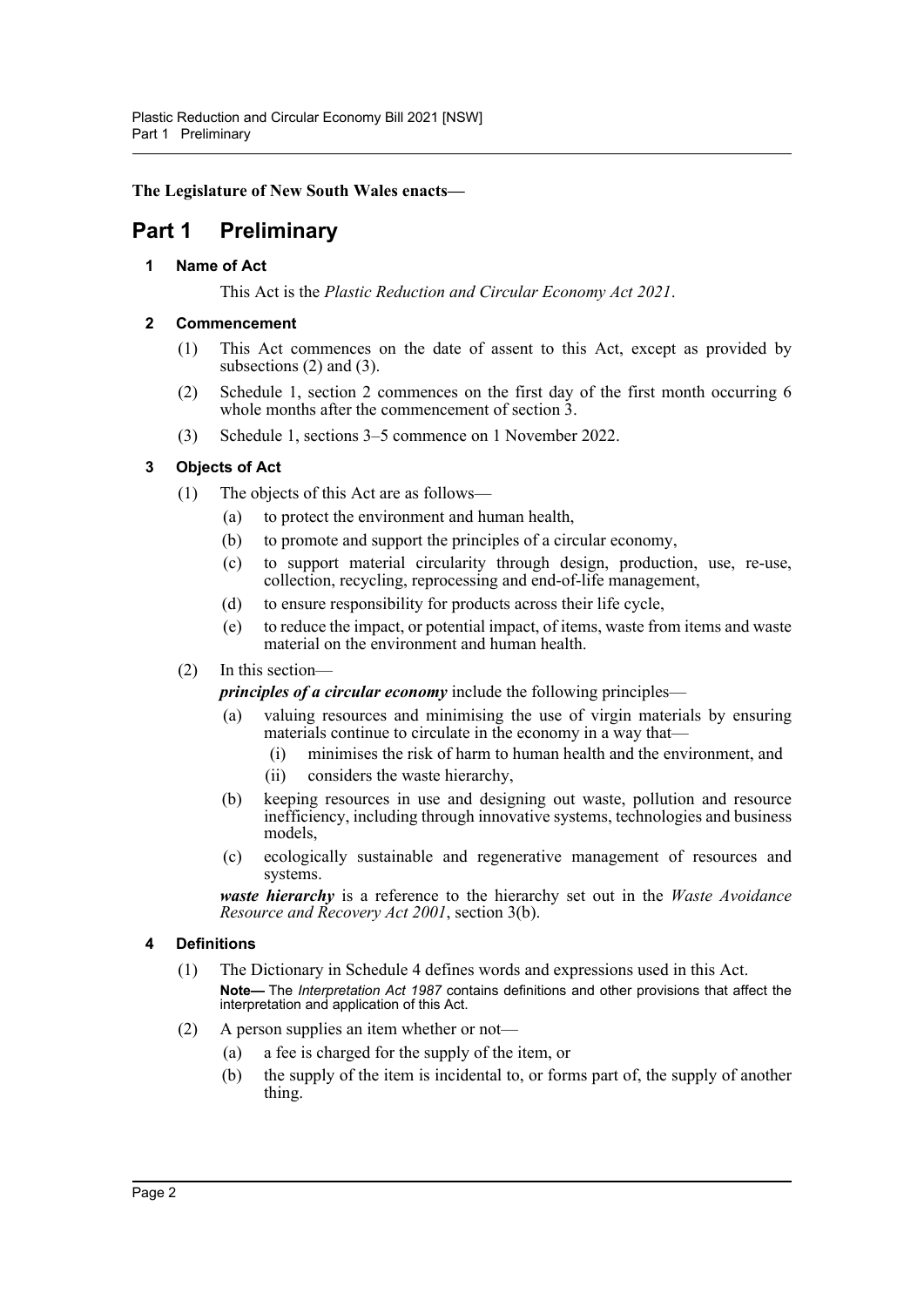#### <span id="page-5-0"></span>**5 Precautionary principle**

- (1) In this Act, the *precautionary principle* is the principle that, if there are threats of serious or irreversible environmental damage, lack of full scientific certainty should not be used as a reason for postponing measures to prevent environmental degradation.
- (2) In applying the precautionary principle, decisions should be guided by—
	- (a) careful evaluation to avoid, wherever practicable, serious or irreversible damage to the environment, and
	- (b) an assessment of the risk-weighted consequences of various options.

## <span id="page-5-1"></span>**6 Extraterritorial application of Act**

- (1) If there is an extraterritorial impact, this Act and the regulations apply to—
	- (a) a person, whether or not the person is outside the State, and
	- (b) premises, whether or not the premises are outside the State, and
	- (c) a supplier, whether or not—
		- (i) the supplier is carrying on a business outside the State, or
		- (ii) the supplier is a party to a contract made outside the State.

## (2) In this section—

*extraterritorial impact* means a matter or thing, whether it occurs or is located outside the State, that—

- (a) affects, or is likely to affect, the environment of the State, or
- (b) relates to the supply, or the likely supply, into or within the State of a regulated item, or
- (c) relates to a non-compliance matter.

*non-compliance matter* means a matter or thing that is, or is likely to be, an offence under this Act or the regulations.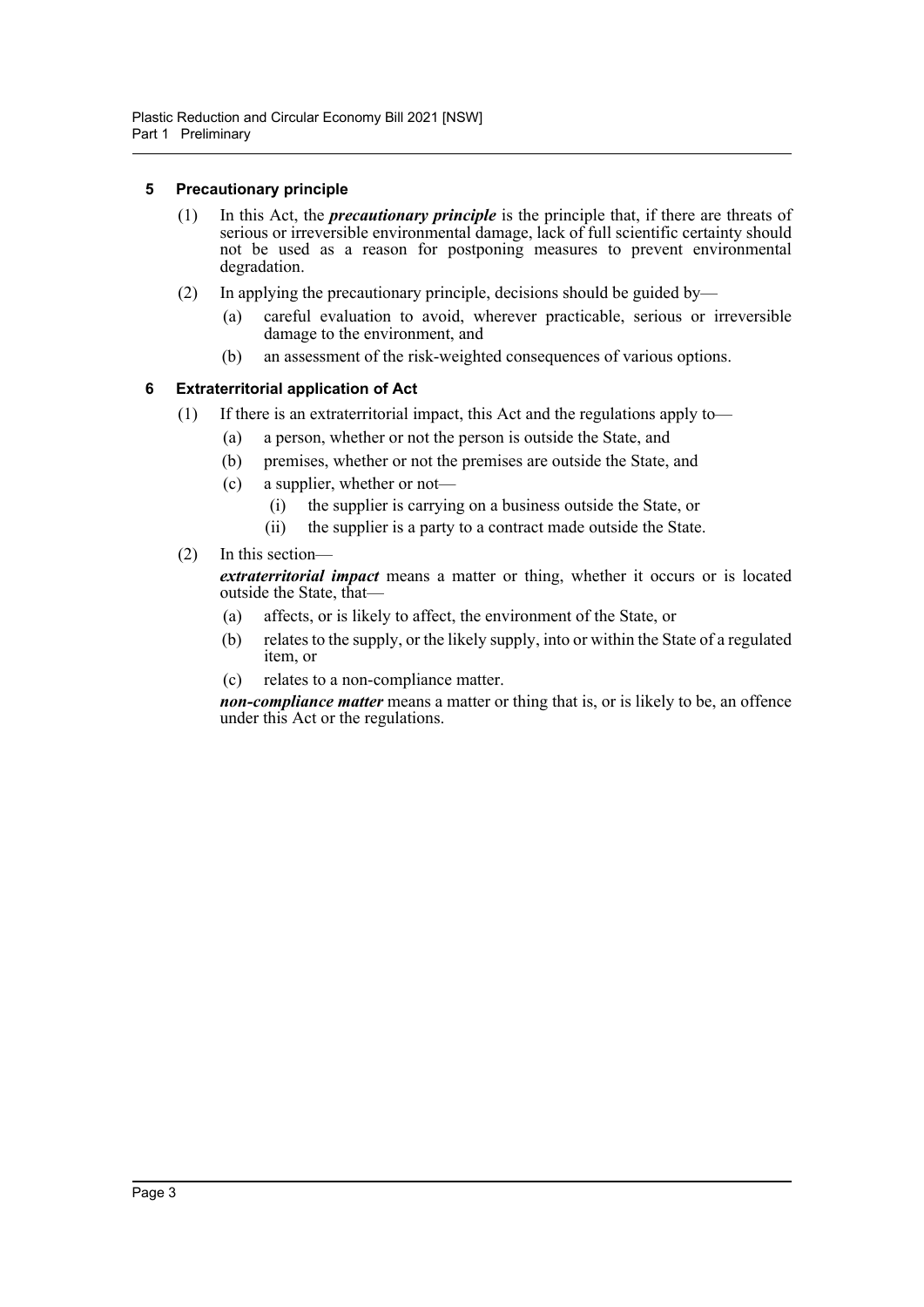## <span id="page-6-1"></span><span id="page-6-0"></span>**Part 2 Prohibited items**

## **7 Prohibited plastic items**

 $(1)$  In this Act—

*prohibited plastic item* means a plastic item—

- (a) that is—
	- (i) unnecessary, or
	- (ii) for environmental, human health or economic reasons, including reasons relating to waste management or resource management problematic, and
- (b) prescribed by the regulations or specified in Schedule 1, Part 1.
- (2) A plastic item is taken to be unnecessary or problematic if the Minister forms an opinion that the item is—
	- (a) unnecessary, or
	- (b) for environmental, human health or economic reasons, including reasons relating to waste management or resource management—problematic.
- (3) Without limiting subsection (2), in forming an opinion that a plastic item is unnecessary or problematic, the Minister may consider the following—
	- (a) the precautionary principle,
	- (b) whether the plastic item—
		- (i) can be eliminated or replaced by an item that is not a plastic item or by a reusable plastic item without causing harm or significant disruption to consumers, or
		- (ii) is difficult to collect or recover through kerbside or similar publicly accessible collection and recovery systems and services, or
		- (iii) is made from material that is difficult or costly to recycle through commercially available recycling technologies, or
		- (iv) hinders, disrupts or obstructs opportunities for other materials or resources to be recovered, collected or recycled, or
		- (v) contributes significantly to litter, or
		- (vi) is made from material that may cause harm to human health or the environment, or
		- (vii) contains additives that accelerate the breakdown of the item into particles.
- (4) The Minister must, as soon as practicable after forming an opinion, publish notice of the opinion in the NSW Government Gazette.
- (5) A failure to publish a notice does not affect the making or validity of a regulation that prescribes a prohibited plastic item.

#### <span id="page-6-2"></span>**8 Design standards**

- (1) The regulations may prescribe design standards for an item for environmental, human health or economic reasons, including the following—
	- (a) promoting waste avoidance and reducing the likely end-of-life impact of the item on the environment,
	- (b) increasing the potential for, or reducing barriers to, the re-use, recovery, recycling, processing or reprocessing of an item,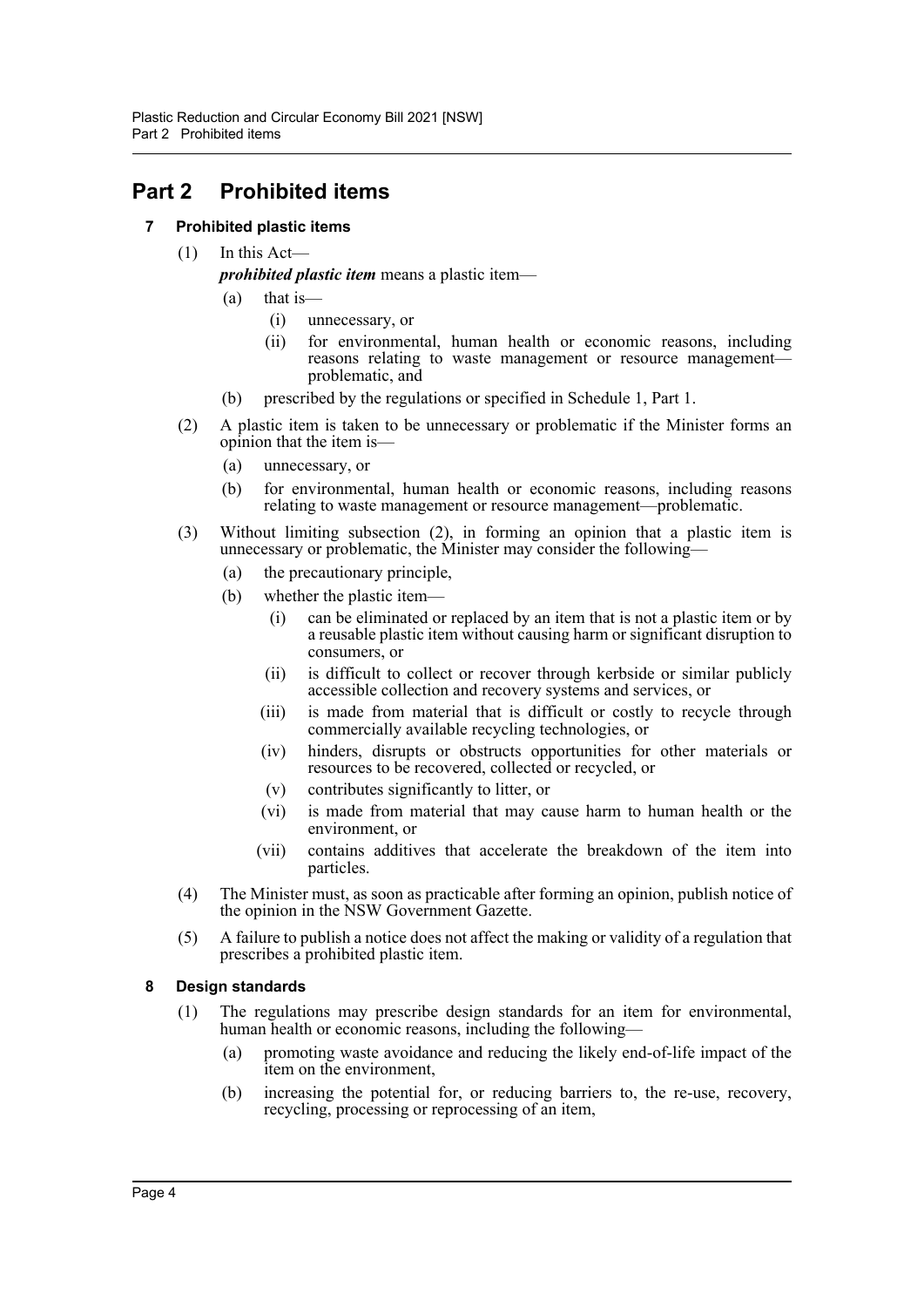- (c) increasing the use of recycled material in the manufacturing or production of an item,
- (d) reducing the impact of the production, use, processing or reprocessing of an item on the environment,
- (e) reducing the unnecessary or inefficient use of materials in an item,
- (f) increasing the energy or resource efficiency of an item,
- (g) prohibiting, preventing or reducing the use of an item that may result in a risk to human health or the environment, including by applying the precautionary principle,
- (h) waste management or resource management,
- (i) increasing post-consumer collection,
- (j) increasing consumer awareness of the matters referred to in paragraphs  $(a)$ – $(h)$ .
- (2) Without limiting subsection (1), a design standard may contain requirements for the following—
	- (a) the composition of an item, including the type or amount of materials or substances that must or must not be included in the item,
	- (b) the way in which an item must be packaged or labelled,
	- (c) the way in which an item must be designed, constructed or manufactured,
	- (d) independent testing and verification to determine compliance with a design standard,
	- (e) independent testing to determine whether a representation made in relation to an item is accurate.
- (3) Schedule 1, Part 2 specifies a design standard.

#### <span id="page-7-0"></span>**9 Offence of supplying prohibited items**

(1) A person who, while carrying on a business, supplies a prohibited item to another person is guilty of an offence.

Maximum penalty—

- (a) for a corporation—500 penalty units, or
- (b) for an individual—100 penalty units.
- (2) This section does not apply to the supply of a prohibited item to a location outside of the State.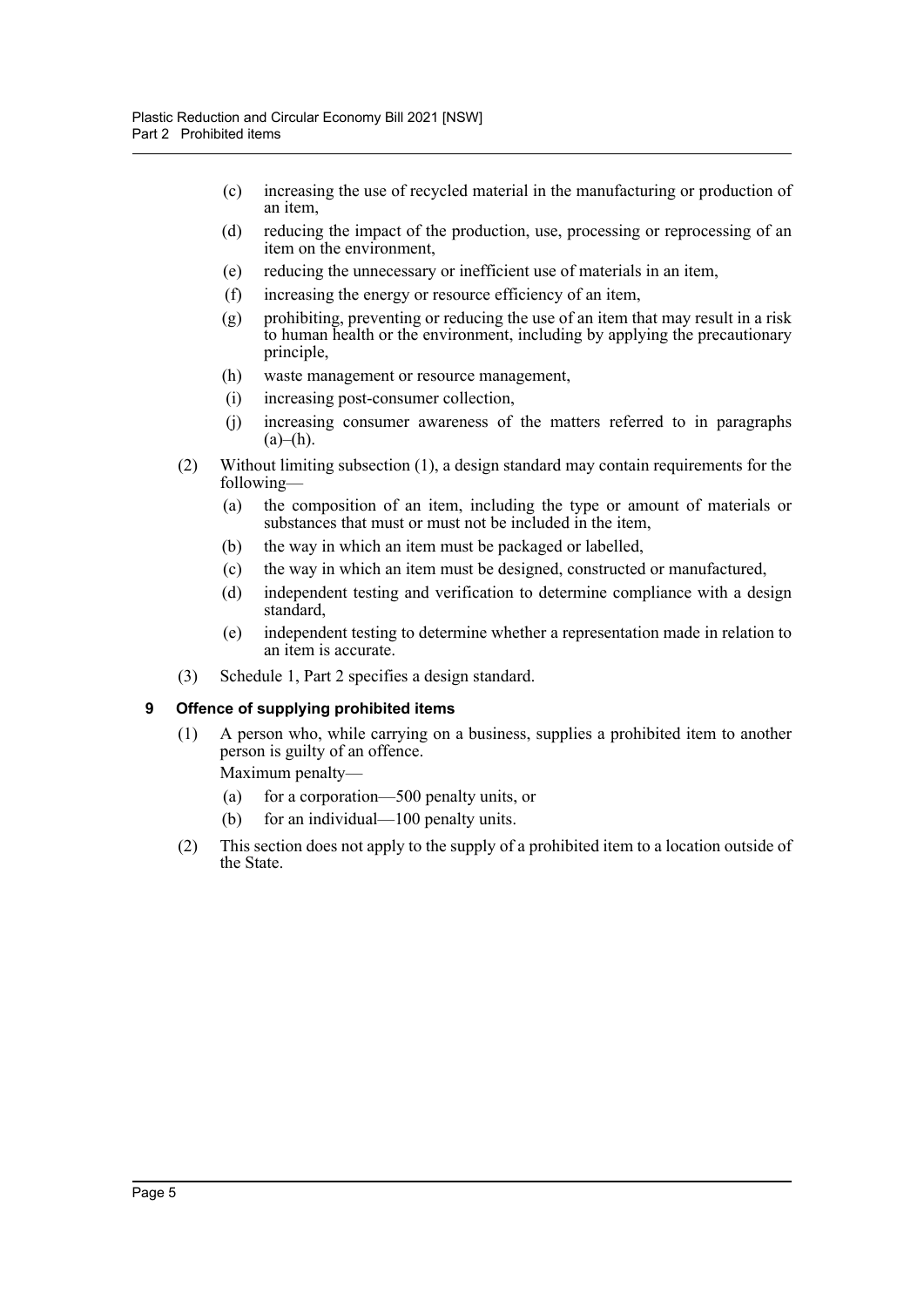## <span id="page-8-0"></span>**Part 3 Product stewardship requirements and targets**

## <span id="page-8-1"></span>**Division 1 Preliminary**

## <span id="page-8-2"></span>**10 Definitions**

In this Part—

*financial year* means the period of 12 months commencing on 1 July in a year. *product stewardship target* means a target—

- (a) specified in accordance with section 13, or
- (b) set by the Minister under section 14.

## <span id="page-8-3"></span>**11 Meaning of "brand owner"**

- (1) In this Act, the *brand owner* of a product—
	- (a) is the owner of the product name under which the product is supplied in the State, and
	- (b) includes a person prescribed by the regulations.
- (2) The regulations may prescribe the circumstances in which the following persons are taken to be brand owners in relation to the supply of a particular product—
	- (a) a person who is a licensee of a product name under which the product is supplied in the State,
	- (b) a person who is a franchisee under a business arrangement that allows the person to supply the product in the State,
	- (c) a person who first supplies the product in Australia.
- (3) Unless otherwise specified by the regulations, the brand owner of a product is taken to be the brand owner of the packaging material of the product.
- (4) The regulations may make provision for or about the following—
	- (a) whether the brand owner of a product is or is not the brand owner of the packaging material of the product, including in specified circumstances,
	- (b) the circumstances in which a person is or is not taken to be the brand owner of a product,
	- (c) the granting of exemptions from this Part
		- with or without conditions, and
		- (ii) generally, in specified circumstances or for a specified product.
- (5) In this section—

*product name* includes a trade mark, brand name or trade name, whether or not registered in this or another jurisdiction.

#### <span id="page-8-4"></span>**12 Meaning of "supply"**

In this Part and section 6—

*supply* also includes the following for a scheme or service—

- (a) make the scheme or service available or provide the scheme or service to a person,
- (b) an offer to provide the scheme or service, including advertising the scheme or service or making other representations with the intention of providing the scheme or service.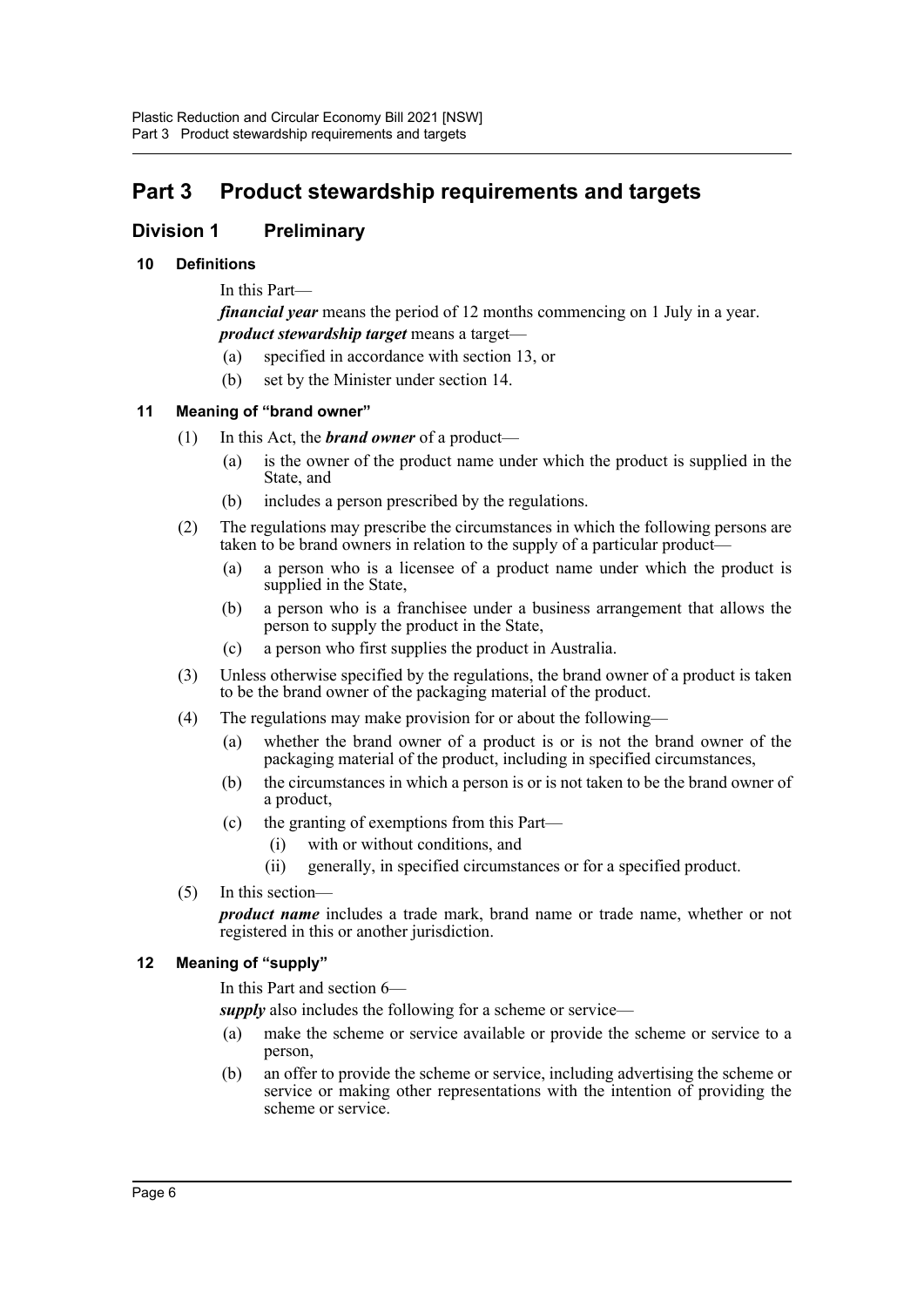## <span id="page-9-0"></span>**Division 2 Product stewardship requirements and targets**

## <span id="page-9-1"></span>**13 Product stewardship requirements**

- (1) The regulations may—
	- (a) prescribe a requirement (a *product stewardship requirement*) for the stewardship of the life cycle of a regulated product, including the development, design, creation, production, assembly, supply, use or re-use, recovery, recycling or disposal of the regulated product, and
	- (b) specify a target for or in relation to a product stewardship requirement, including a target expressed as a percentage.
- (2) Without limiting subsection (1), the regulations may prescribe a product stewardship requirement for or in relation to the following—
	- (a) the use or re-use of recycled materials or other materials that will minimise the environmental or resource impact of a product's creation,
	- (b) the traceability of materials,
	- (c) the ability of a product to be recycled, composted, repaired, processed, re-processed or re-used,
	- (d) the re-use, re-manufacture, recovery, recycling, take-back, use or disposal of a product or resources from a product,
	- (e) the prevention, reduction or recovery of litter,
	- (f) the prevention or reduction of unlawful waste disposal,
	- (g) the reduction in material used in a product,
	- (h) the design of a product,
	- (i) the maintenance, sharing, repair, refurbishment or upgrade of a product,
	- (j) the longevity of a product,
	- (k) the reduction of the impact, including the potential impact, of a product or the life cycle of a product on resource management or waste management, including in relation to virgin materials, demand for landfill, the environment or human health.

#### <span id="page-9-2"></span>**14 Minister may set product stewardship targets**

- (1) The Minister may, by order published in the Gazette, set a product stewardship target, including a target expressed as a percentage.
- (2) The order takes effect—
	- (a) on the date on which the order is published, or
	- (b) if a later date is specified in the order—the later date.
- (3) A target specified in the regulations prevails over a target set by order under this section.
- (4) The Minister may, by a further order made under this section, vary a target specified in the regulations if the regulations permit the variation of the target.

#### <span id="page-9-3"></span>**15 Offence—failure to comply with product stewardship requirement or target**

- (1) The brand owner of a regulated product must comply with a product stewardship requirement for the regulated product. Maximum penalty—
	- (a) for a corporation—4,000 penalty units and, for a continuing offence, a further 400 penalty units for each day the offence continues, or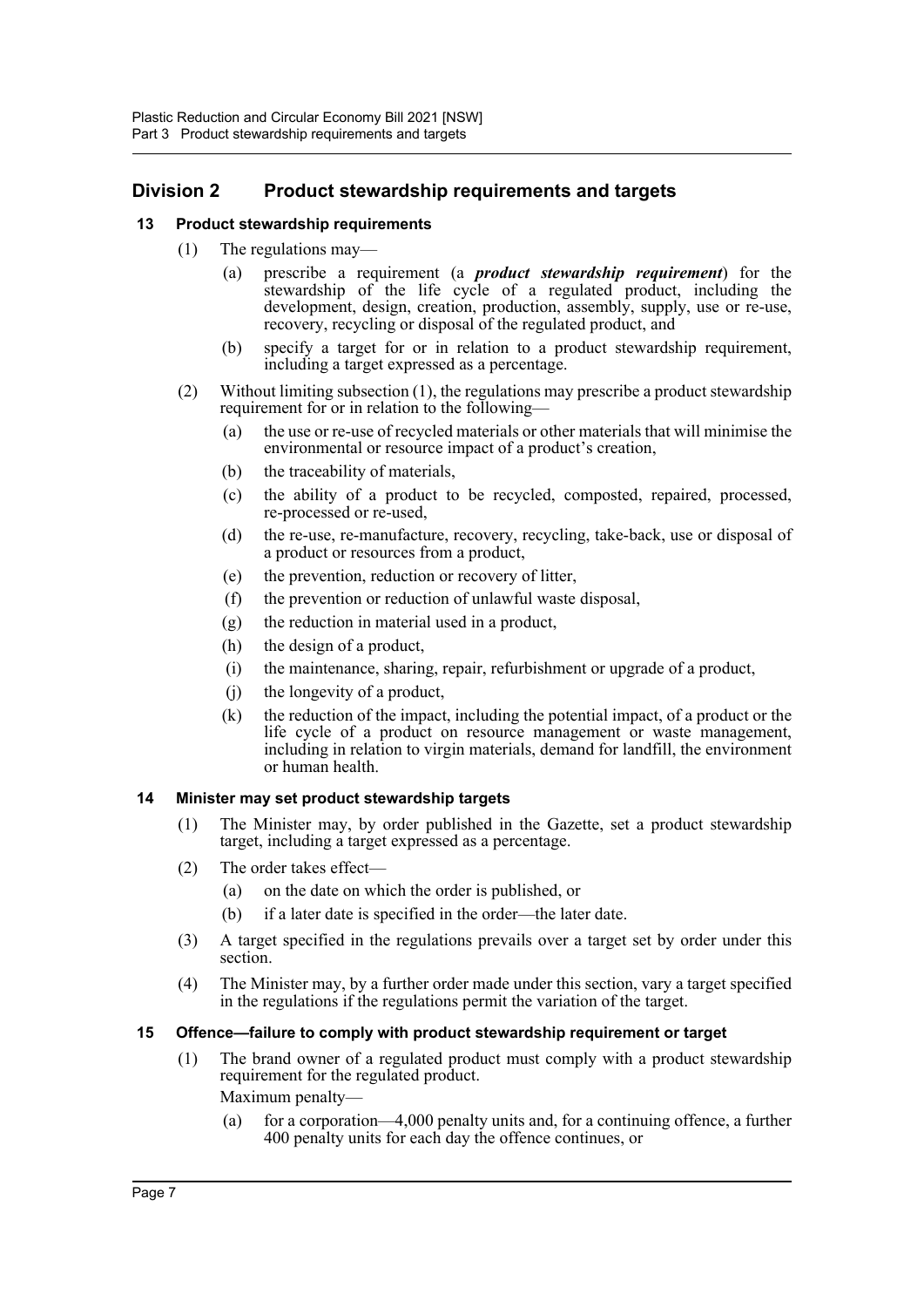- (b) for an individual—1,000 penalty units and, for a continuing offence, a further 100 penalty units for each day the offence continues.
- (2) It is a defence in proceedings for an offence against subsection  $(1)$  if the defendant establishes that, at the time of the failure to comply, the defendant—
	- (a) held an approved action plan for the product stewardship requirement, and
	- (b) complied with the approved action plan and the conditions, if any, imposed by the regulator on the approved action plan.
- (3) To the extent that an approved action plan relates to a brand owner's compliance with a product stewardship requirement, a failure to comply with the plan is evidence of a failure to comply with subsection (1).
- (4) In this section—

*product stewardship requirement* includes a product stewardship target.

#### <span id="page-10-0"></span>**16 Record keeping requirements**

- (1) The brand owner of a regulated product must—
	- (a) prepare records for each financial year in accordance with this section, and
	- (b) keep the records for at least 6 years following the financial year to which the prescribed records relate, and
	- (c) make the records available for inspection and copying by an authorised officer on request.

Maximum penalty—

- (a) for a corporation—4,000 penalty units and, for a continuing offence, a further 400 penalty units for each day the offence continues, or
- (b) for an individual—1,000 penalty units and, for a continuing offence, a further 100 penalty units for each day the offence continues.
- (2) Records prepared under this section must include the information prescribed by the regulations, if any.
- (3) The regulator may, by written notice to a brand owner, direct the brand owner to, within a specified period—
	- (a) arrange an independent audit of the records to be carried out by an auditor specified by the regulator, and
	- (b) provide the auditor's report to the regulator.
- (4) A brand owner must, within the specified period, comply with a direction given under this section.

Maximum penalty—

- (a) for a corporation—1,000 penalty units and, for a continuing offence, a further 100 penalty units for each day the offence continues, or
- (b) for an individual—200 penalty units and, for a continuing offence, a further 20 penalty units for each day the offence continues.
- (5) The regulations may specify information to be included in records by reference to the following—
	- (a) a brand owner,
	- (b) a regulated product,
	- (c) an activity,
	- (d) an industry.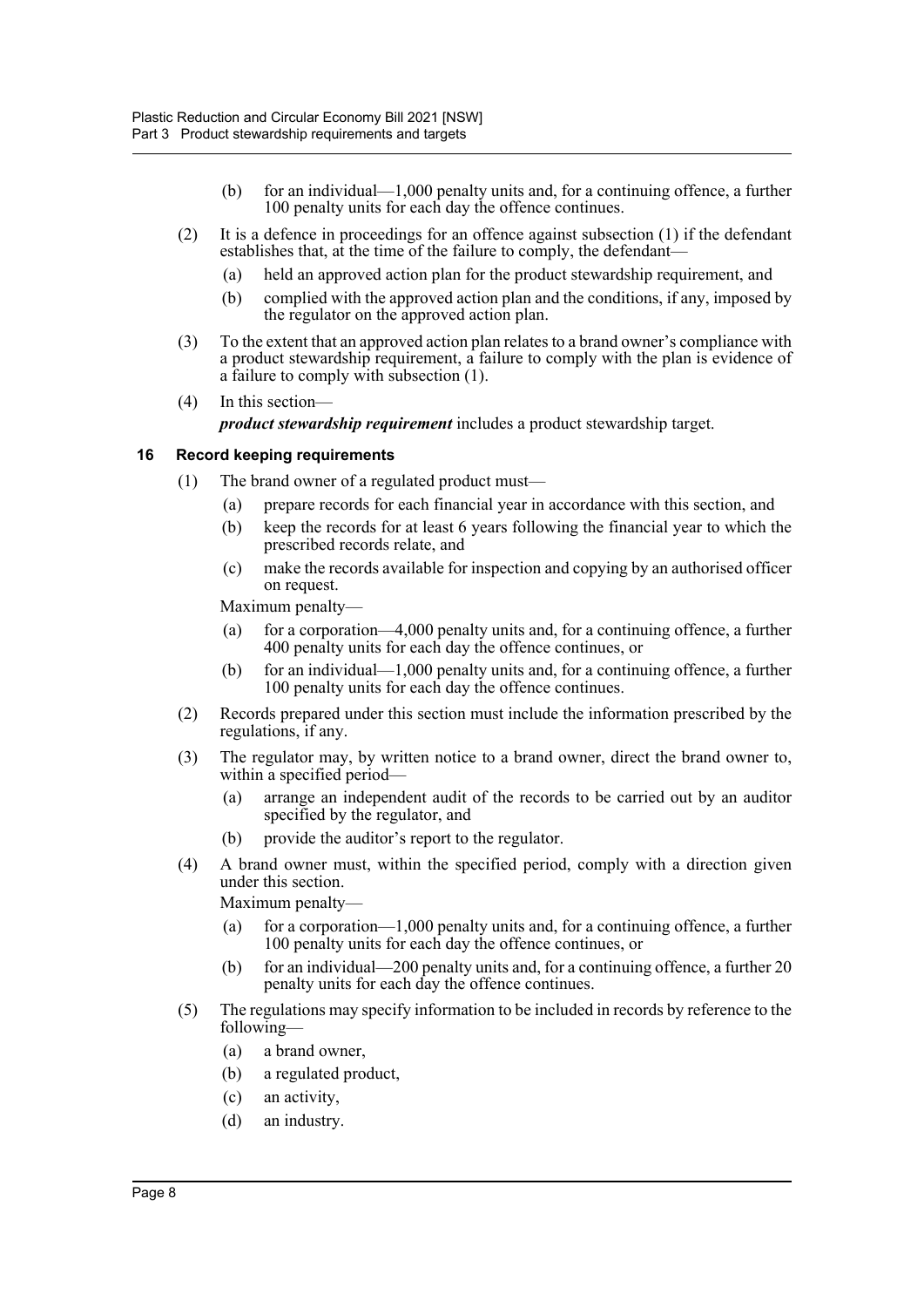#### <span id="page-11-0"></span>**17 Reporting requirements**

(1) A brand owner must provide a report to the regulator within 3 months of the end of the financial year.

Maximum penalty—

- (a) for a corporation—4,000 penalty units and, for a continuing offence, a further 400 penalty units for each day the offence continues, or
- (b) for an individual—1,000 penalty units and, for a continuing offence, a further 100 penalty units for each day the offence continues.
- (2) The report must—
	- (a) be provided in the form and the way approved by the regulator, and
	- (b) include the information prescribed by the regulations.
- (3) Information provided to the regulator under this section may be taken into consideration by the regulator and used for the purposes of this Act.
- (4) Without limiting subsection (3), the information is admissible in evidence in a prosecution of the brand owner for an offence against this Act or the regulations, whether or not the information may incriminate the brand owner.
- (5) The regulations may prescribe information to be included in a report by reference to the following—
	- (a) a brand owner,
	- (b) a regulated product,
	- (c) an activity,
	- (d) an industry.

#### <span id="page-11-1"></span>**18 Regulator may publish certain information**

The regulator may publish information, including the name of a brand owner and other names by which the brand owner trades, on the regulator's website if the information relates to—

- (a) information provided to the regulator by a brand owner under this Part, or
- (b) the brand owner's compliance or non-compliance with a provision of this Part or regulations made under this Part, or
- (c) the brand owner's performance, from time to time, against product stewardship requirements and product stewardship targets.

## <span id="page-11-2"></span>**Division 3 Action plans**

#### <span id="page-11-3"></span>**19 Requirement to prepare action plan**

- (1) If required by the regulations, the brand owner of a regulated product must—
	- (a) prepare an action plan, and
	- (b) submit the action plan to the regulator.
	- Maximum penalty—
	- (a) for a corporation—4,000 penalty units and, for a continuing offence, a further 400 penalty units for each day the offence continues, or
	- (b) for an individual—1,000 penalty units and, for a continuing offence, a further 100 penalty units for each day the offence continues.
- (2) The action plan—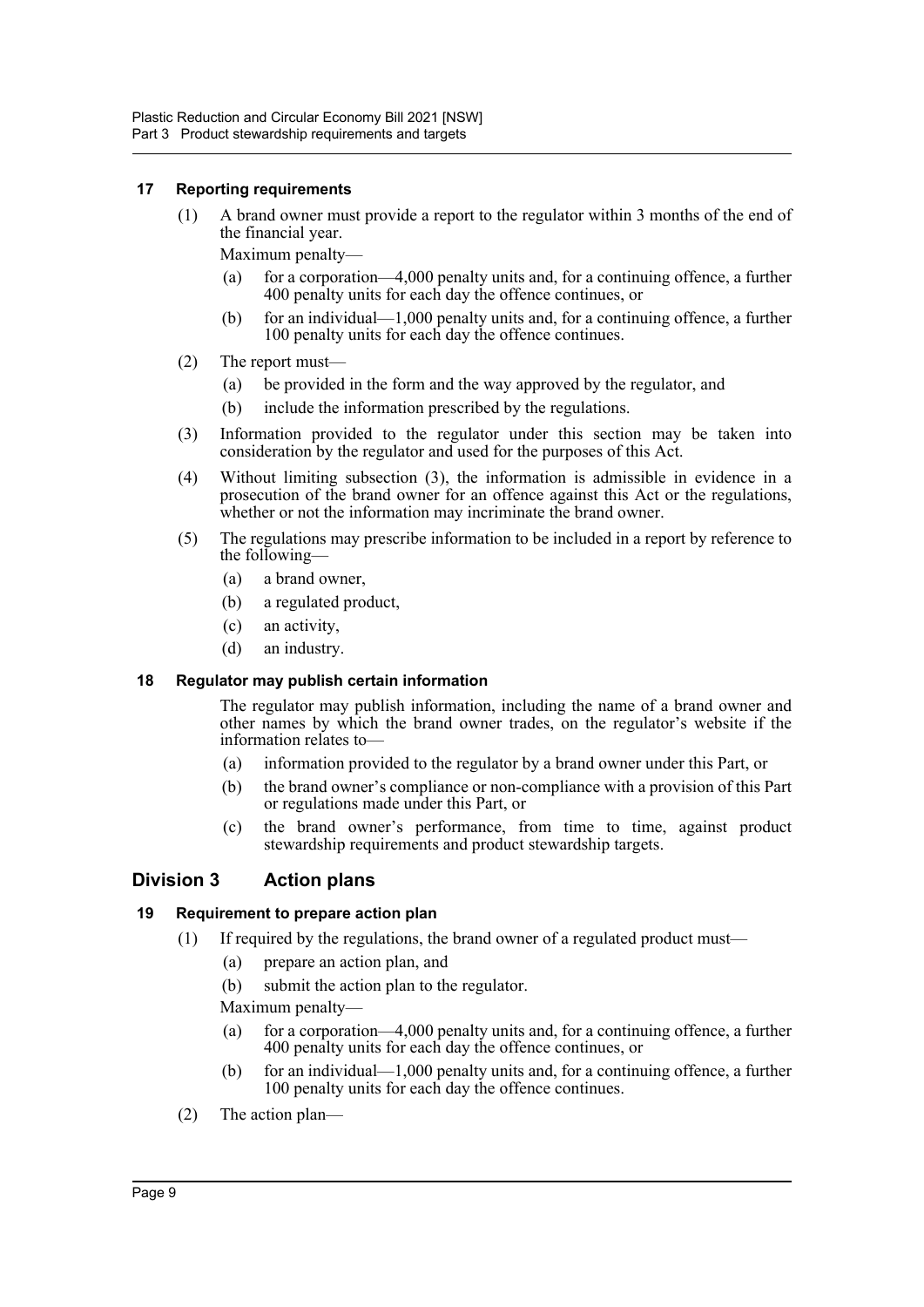- (a) must set out how the brand owner intends to comply with the provisions of this Part for which the action plan is required to be prepared, and
- (b) may include indirect actions intended to offset adverse environmental impacts generally or specifically in connection with the regulated product, and
- (c) must include the information prescribed by the regulations.
- (3) An action plan must be submitted in the form and the way approved by the regulator.
- (4) The regulator may require the brand owner to provide further information for the purpose of assessing the action plan.
- (5) The regulations may specify the following by reference to a brand owner, regulated product, activity or industry—
	- (a) the period within which an action plan must be submitted to the regulator,
	- (b) whether an action plan is required to be prepared for compliance with the following—
		- (i) product stewardship requirements,
		- (ii) product stewardship targets,
		- (iii) record keeping requirements under section 16,
		- (iv) reporting requirements under section 17,
	- (c) the circumstances in which an action plan is required to be prepared,
	- (d) the information that must be included in an action plan.

## <span id="page-12-0"></span>**20 Regulator may approve, or direct brand owner to resubmit, action plans**

- (1) After receiving an action plan, the regulator may, by written notice to the brand owner who submitted the action plan—
	- (a) approve the action plan (the *approved action plan*) with effect from the date specified in the notice, or
	- (b) direct the brand owner to—
		- (i) amend the action plan, and
		- (ii) resubmit the action plan within the period specified in the notice.
- (2) An approved action plan is subject to the conditions, if any, specified by the regulator in a notice under this section or section 22.
- (3) A brand owner who holds an approved action plan may submit a draft revised or amended action plan to the regulator for approval under this section.

#### <span id="page-12-1"></span>**21 Requirement to hold approved action plan before supply of regulated product**

- (1) The brand owner of a regulated product must hold an approved action plan before the product is supplied, whether or not the product is supplied by the brand owner. Maximum penalty—
	- (a) for a corporation—4,000 penalty units and, for a continuing offence, a further 400 penalty units for each day the offence continues, or
	- (b) for an individual—1,000 penalty units and, for a continuing offence, a further 100 penalty units for each day the offence continues.
- (2) This section does not apply to the supply of a regulated item to a location outside of the State.

#### <span id="page-12-2"></span>**22 Powers of regulator—action plans**

(1) The regulator may, by written notice to a brand owner—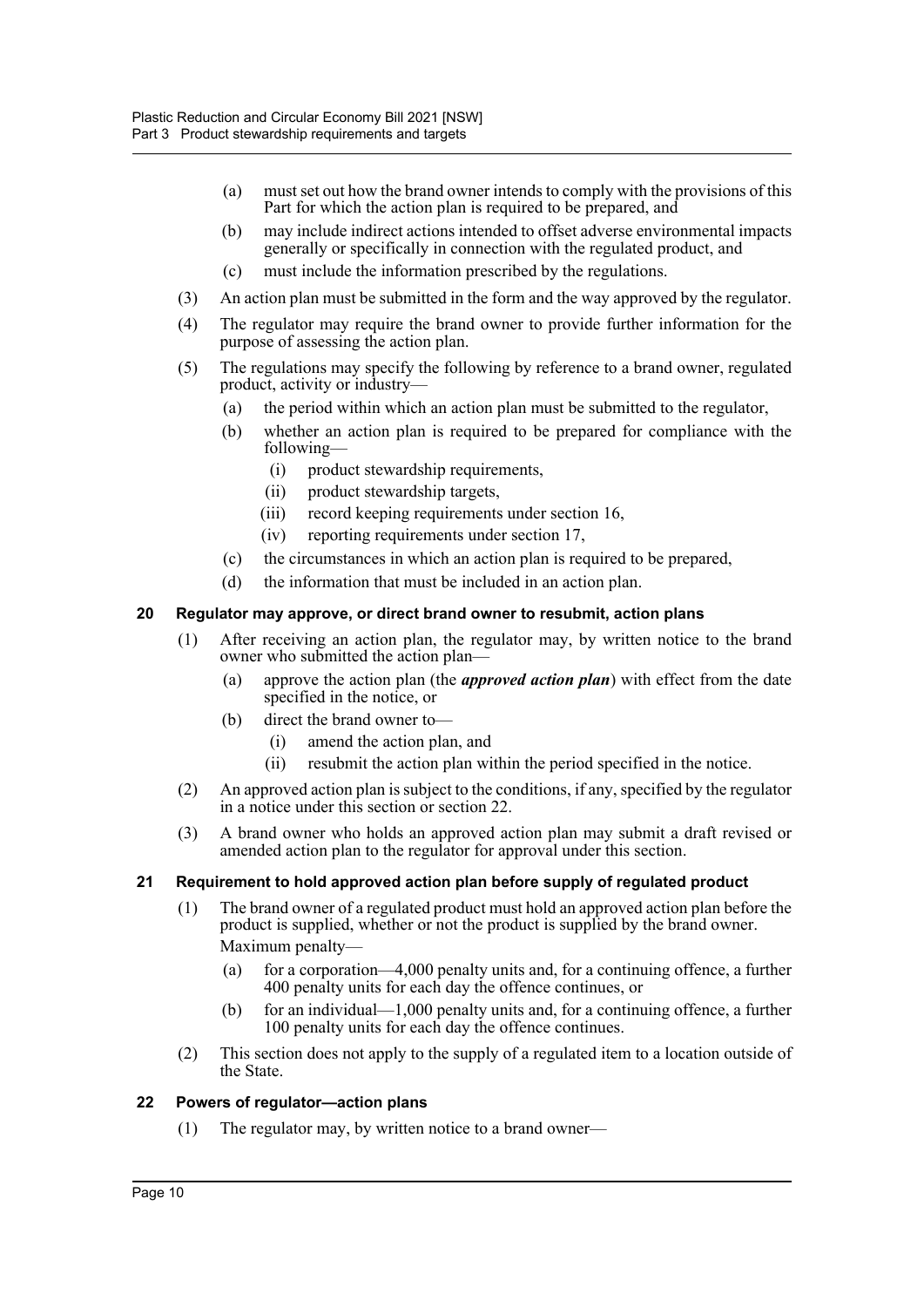- (a) vary or revoke conditions imposed on an approved action plan, including at the request of the brand owner,
- (b) impose further conditions on an approved action plan,
- (c) withdraw its approval of an approved action plan,
- (d) direct the brand owner to do 1 or more of the following within the period specified in the notice—
	- (i) provide further information in relation to an approved action plan,
	- (ii) review, update or amend an approved action plan and submit the revised or amended action plan,
	- (iii) prepare and submit an action plan in accordance with section 19, whether or not the brand owner has an approved action plan,
	- (iv) arrange an independent audit of an action plan or approved action plan to be carried out by an auditor, including an auditor specified or approved by the regulator,
	- (v) provide the auditor's report to the regulator.
- (2) A brand owner must comply with a direction of the regulator given in accordance with this Part.

Maximum penalty—

- (a) for a corporation—4,000 penalty units and, for a continuing offence, a further 400 penalty units for each day the offence continues, or
- (b) for an individual—1,000 penalty units and, for a continuing offence, a further 100 penalty units for each day the offence continues.

## <span id="page-13-0"></span>**23 Review of certain decisions by regulator**

- (1) A brand owner may, within 14 days of receiving notice of a reviewable decision, apply to the regulator for an internal review of the decision.
- (2) An application for internal review must—
	- (a) be made in writing and state the grounds of the application, and
	- (b) comply with other requirements, if any, prescribed by the regulations.
- (3) An application for internal review does not operate to stay the reviewable decision unless the regulator directs otherwise.
- (4) The regulator is not required to conduct a review if a review of the decision has already been conducted under this section.
- (5) In determining the application, the regulator may—
	- (a) confirm the decision, or
	- (b) vary the decision, or
	- (c) revoke the decision.
- (6) The regulator must give written notice to the applicant of the determination.
- (7) A determination to vary or revoke the reviewable decision takes effect on and from the day written notice of the determination is given to the applicant.

## (8) In this section—

*reviewable decision* means a decision by the regulator—

- (a) to refuse to approve an action plan, or
- (b) to require an action plan to be amended and resubmitted under section  $20(1)(b)$ , or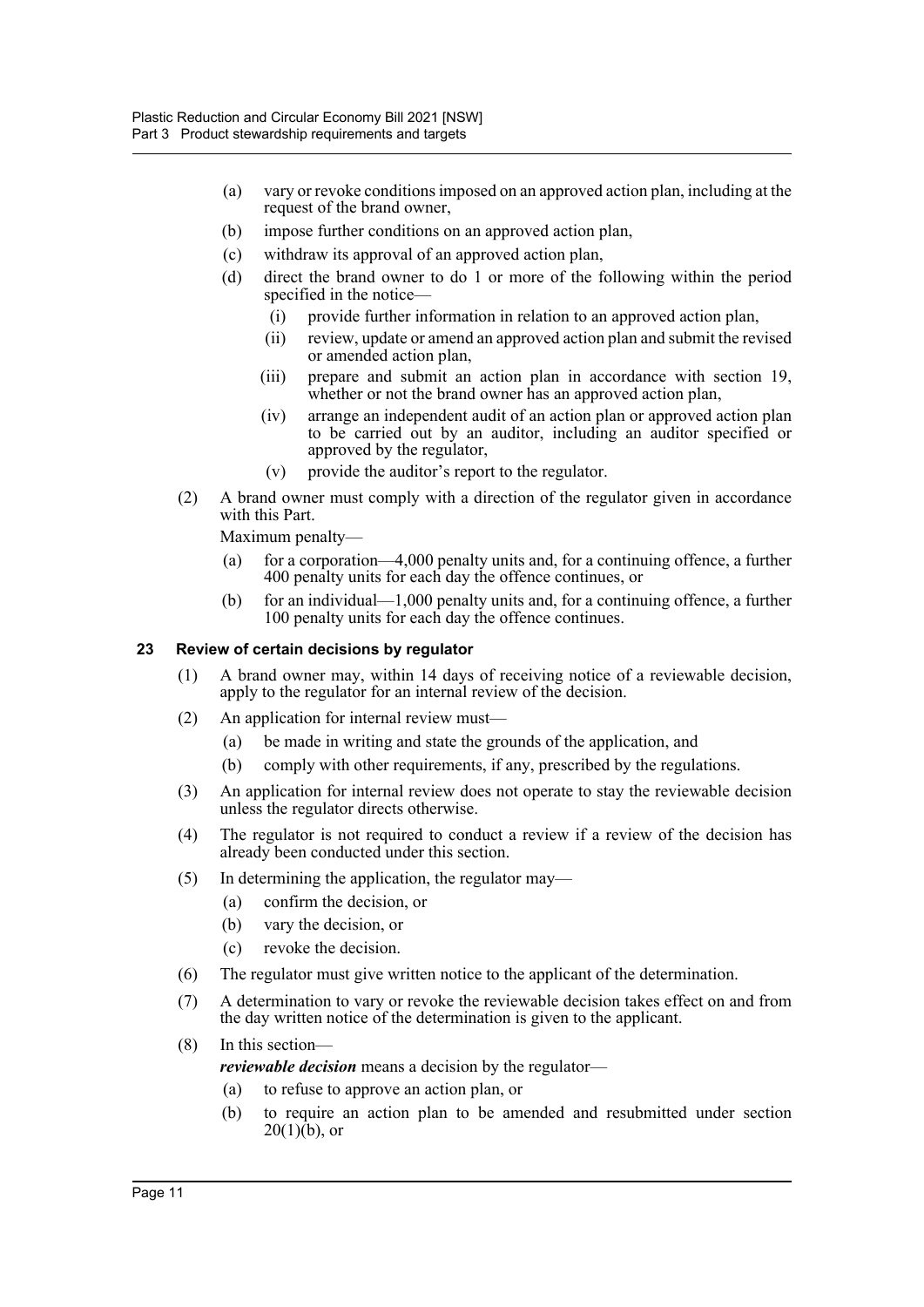- (c) to impose a certain condition on an action plan, or
- (d) to vary a condition imposed on an action plan, or
- (e) to withdraw its approval of an action plan, or
- (f) of a kind prescribed by the regulations.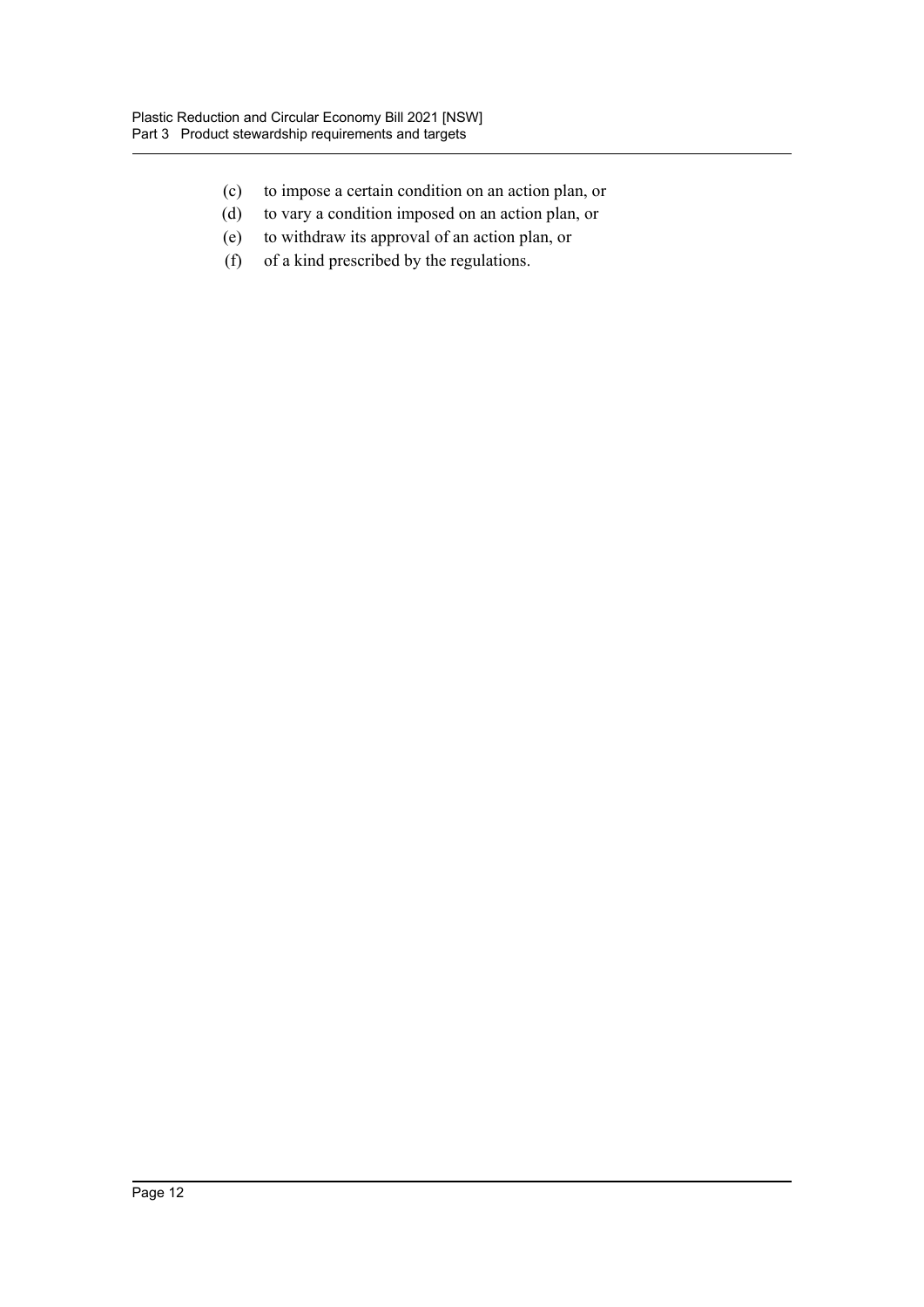## <span id="page-15-0"></span>**Part 4 Financial assurances**

## <span id="page-15-1"></span>**24 Purpose of Part**

- (1) The purpose of this Part is to provide, by imposing conditions on approved action plans, financial assurances to secure or guarantee funding for or towards the carrying out of actions required to meet product stewardship requirements or targets.
- (2) A financial assurance must not operate as a penalty for a contravention of this Act, the regulations or the conditions of an approved action plan.

## <span id="page-15-2"></span>**25 Requiring financial assurances**

- (1) The regulator may, at any time, impose a condition on an approved action plan to require the brand owner subject to the approved action plan to provide a financial assurance.
- (2) The regulator may require a financial assurance to be provided before it approves an action plan.
- (3) A financial assurance may be in 1 or more of the following forms—
	- (a) a bank guarantee,
	- (b) a bond,
	- (c) another form of security the regulator considers appropriate and specifies in the condition.
- (4) A condition of an action plan may provide for the procedures under which the financial assurance may be called on or used.

#### <span id="page-15-3"></span>**26 Restriction on requiring financial assurance**

The regulator must not impose a condition on an action plan requiring a financial assurance to be provided unless satisfied the condition is justified considering—

- (a) the degree of risk of environmental harm, harm to human health or waste management impacts associated with the brand owner's activities to which the product stewardship requirements and targets apply, or
- (b) the ongoing financial capacity of the brand owner to meet the relevant product stewardship requirements and targets, whether through its action plan or otherwise, or
- (c) the environmental record of the brand owner, including its past compliance with relevant product stewardship requirements and targets, or
- (d) other matters prescribed by the regulations.

#### <span id="page-15-4"></span>**27 Amount of financial assurances**

- (1) The amount of a financial assurance may be determined by the regulator.
- (2) The regulator must not require financial assurances of an amount that is more than the total cost of carrying out the actions required to comply with the product stewardship requirements and targets.
- (3) The total cost is the amount that, in the regulator's opinion, represents a reasonable estimate of—
	- (a) the total likely costs and expenses that may be incurred by the brand owner in carrying out the actions required, and
	- (b) the total likely costs and expenses of the regulator in directing and supervising the carrying out of the actions.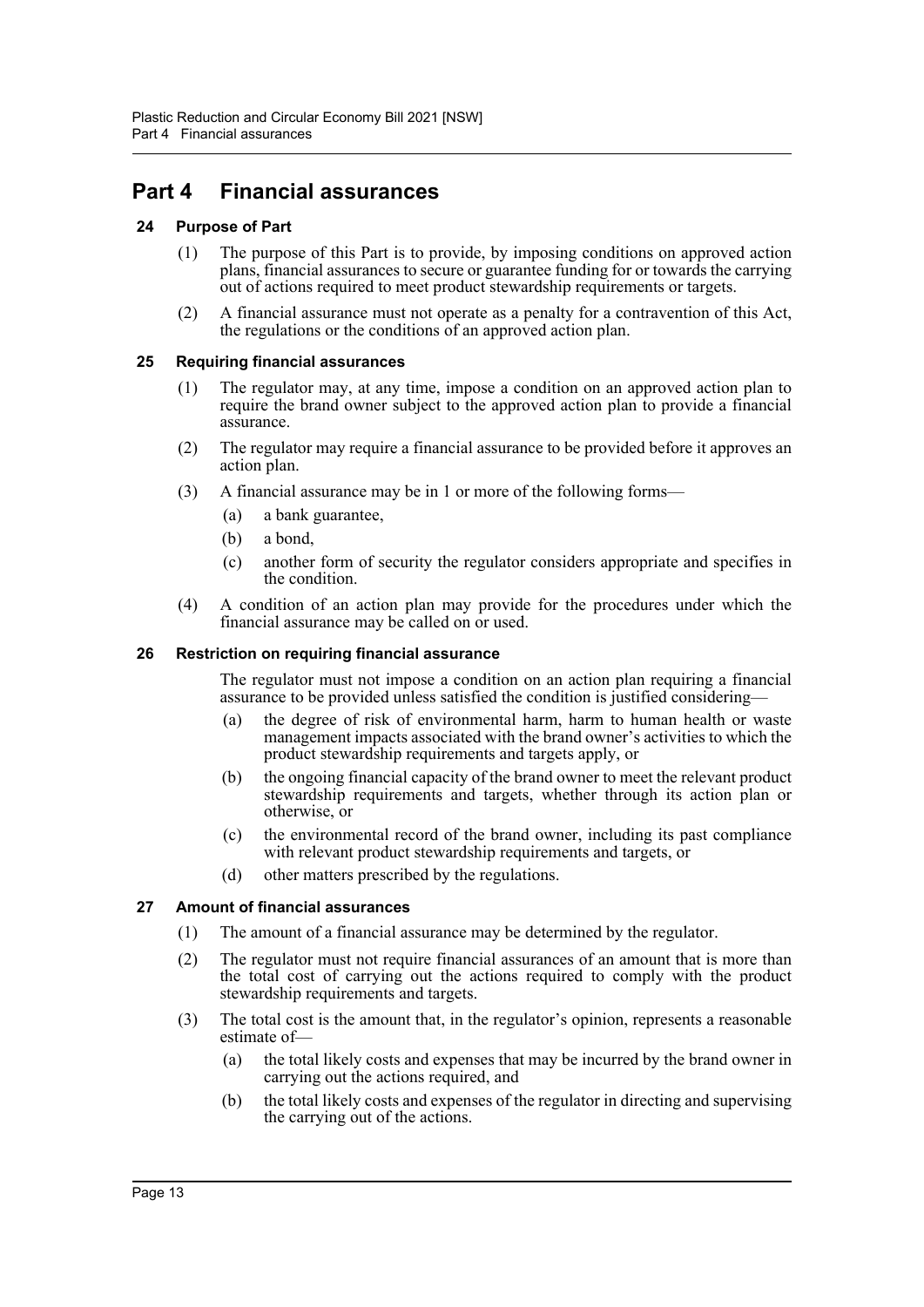(4) The regulator may require a brand owner to provide an independent assessment of the cost of the relevant actions for which the assurance is required.

#### <span id="page-16-0"></span>**28 Guidelines about financial assurances**

The regulations may make provision for or about guidelines to be observed in relation to—

- (a) conditions imposed on action plans requiring financial assurances, and
- (b) the calculation of the amount of financial assurances.

#### <span id="page-16-1"></span>**29 Regulator may carry out certain actions if brand owner fails to carry out action**

- (1) The regulator may, by the use of contractors, consultants or otherwise, cause an action covered by a financial assurance to be carried out if the brand owner fails, in the opinion of the regulator, to carry out the action.
- (2) The regulator may enter, or authorise another person to enter, premises to carry out the action.
- (3) Anything caused to be carried out under this section is taken to have been carried out by the brand owner.

#### <span id="page-16-2"></span>**30 Recovery or funding of reasonable costs from financial assurance**

- (1) The regulator may recover or fund from the financial assurance the reasonable costs of causing action to be carried out under section 29.
- (2) Before recovering or funding reasonable costs from the financial assurance, the regulator must give to the brand owner a written notice under this section.
- (3) The notice must—
	- (a) state details of the action to which the costs apply, and
	- (b) state the amount to be recovered or funded, and
	- (c) invite the brand owner to make written representations to the regulator to show why the amount should not be recovered or funded, and
	- (d) state the period, being at least 30 days after the notice is given to the brand owner, within which representations may be made.
- (4) After the end of the period stated in the notice, the regulator must consider written representations made by the brand owner.
- (5) If the regulator decides to recover or fund the amount from the financial assurance, the regulator must, as soon as practicable, give written notice to the brand owner of its decision and the reasons for the decision.
- (6) The regulator must return excess amounts, if any, to the brand owner.
- (7) If the amount recovered or funded from the financial assurance is not sufficient to cover all reasonable costs and expenses, the regulator may recover the excess from the brand owner as a debt in a court of competent jurisdiction.

#### <span id="page-16-3"></span>**31 Lapsing of financial assurance**

The requirement to provide financial assurance lapses and no longer binds the brand owner if the regulator—

- (a) is satisfied the action for which the financial assurance was required has been satisfactorily carried out, and
- (b) has given the brand owner written notice of the lapsing of the financial assurance.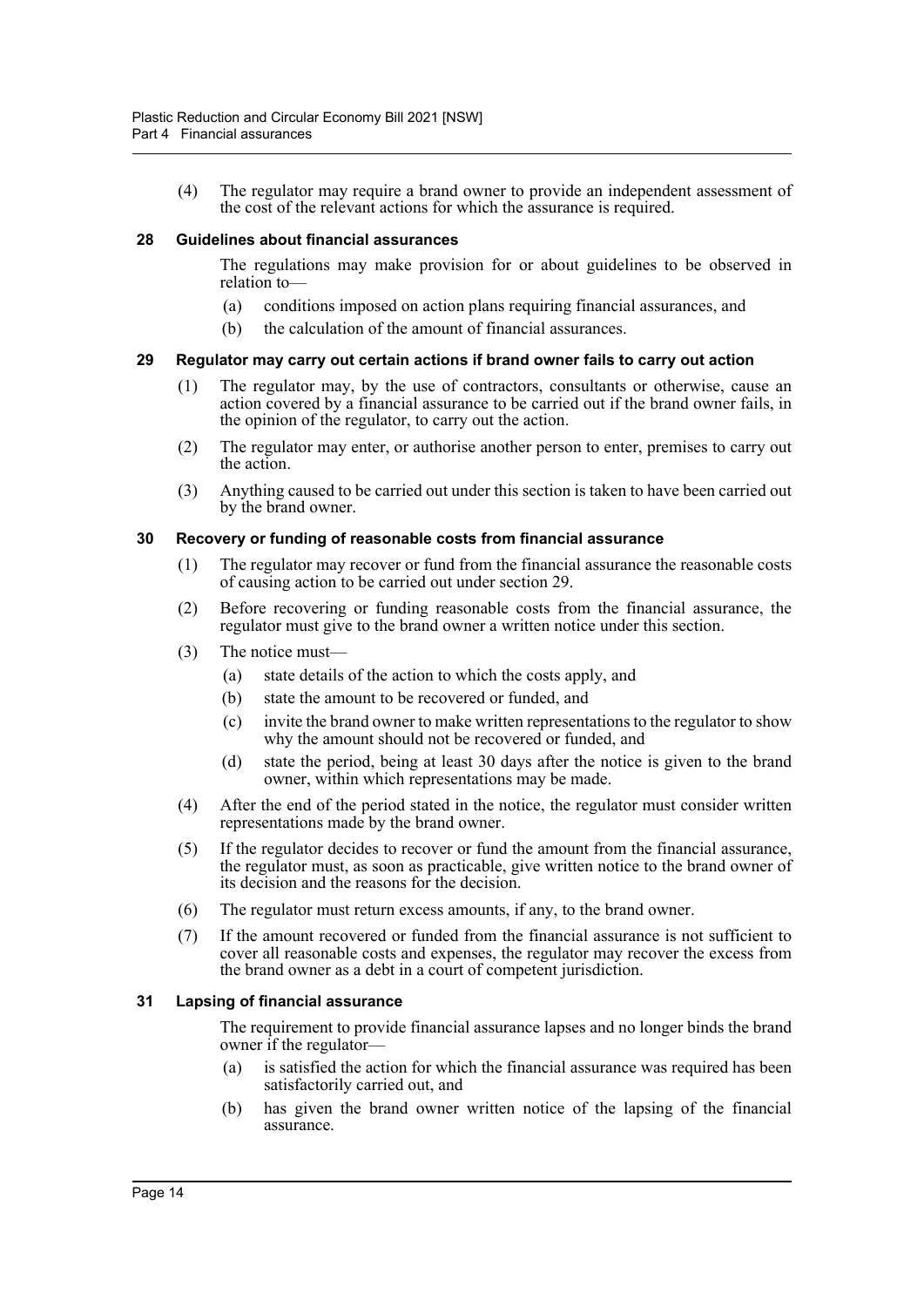#### <span id="page-17-0"></span>**32 Liability of regulator, State and others**

The following persons are not liable for anything done or omitted to be done in good faith in carrying out a function or action under this Part—

- (a) the State,
- (b) the Minister,
- (c) the regulator,
- (d) the members of the Board of the EPA,
- (e) a member of staff of the regulator,
- (f) a person acting under the direction of, or with the authority of, the Minister or the regulator,
- (g) a person acting as a delegate of the Minister.

## <span id="page-17-1"></span>**33 Financial assurance not to affect other action**

A financial assurance may be called on and used, despite and without affecting—

- (a) the liability of the brand owner to a penalty for an offence for a contravention to which the assurance relates, and
- (b) another action that may be, or is required to be, taken in relation to a contravention or other circumstances to which the assurance relates.

## <span id="page-17-2"></span>**34 Disputes regarding call on or use of financial assurance**

The Court has jurisdiction to determine disputes about calling on or using a financial assurance.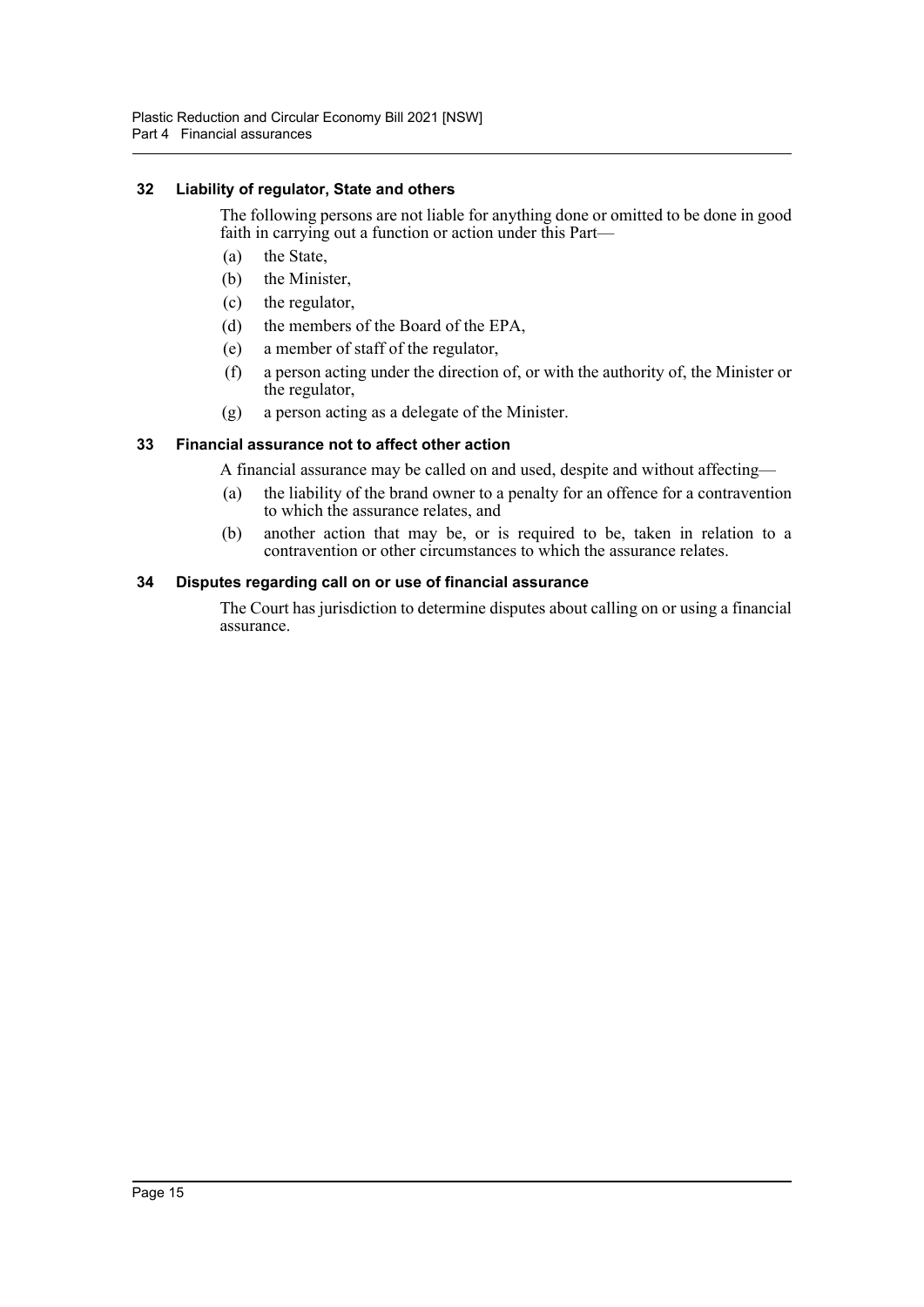## <span id="page-18-0"></span>**Part 5 Enforcement**

## <span id="page-18-1"></span>**35 Definitions**

In this Part—

*compliance cost notice* means a notice given by the regulator under section [41.](#page-19-3) *notice* means—

- (a) a compliance cost notice, and
- (b) a compliance notice.

*stop notice*—see section 36(3)(a).

## <span id="page-18-2"></span>**36 Compliance notices**

- (1) This section applies when the regulator reasonably suspects a person has supplied, is supplying or is likely to supply from premises or otherwise than from premises—
	- (a) a prohibited plastic item, or
	- (b) an item that does not comply with a design standard—
		- (i) specified for the item in Schedule 1, Part 2, or
		- (ii) prescribed by the regulations in relation to the item.
- (2) The regulator may, by written notice, direct either or both of the following to take an action specified in the notice within the period, if any, specified in the notice—
	- (a) the occupier of the premises,
	- (b) the supplier, whether or not at the premises.
- (3) Without limiting subsection (2), the action specified in the notice may include the following—
	- (a) to stop or suspend the supply of the item (a *stop notice*),
	- (b) to stop another specified action or activity, including providing information that is, or is likely to be, false or misleading in relation to the item,
	- (c) to dispose of the item,
	- (d) to engage an independent and appropriately qualified person to carry out specified tests on the item,
	- (e) to provide a statement of compliance to a person who receives or will receive supply of the item,
	- (f) other actions prescribed by the regulations, including actions that must not be taken.
- (4) An occupier who did not supply an item referred to in a notice given to the occupier may, if the occupier complies with the notice, recover, as a debt in a court of competent jurisdiction, the cost of complying with the notice from the person who supplied the item.
- (5) Subsection (4) only applies if the occupier has taken all reasonable steps to prevent the supply of the item.
- (6) In this section *occupier* of premises means the person who has the management or control of the premises.

#### <span id="page-18-3"></span>**37 Offence—non-compliance with stop notice**

A person who does not comply with a stop notice given to the person is guilty of an offence.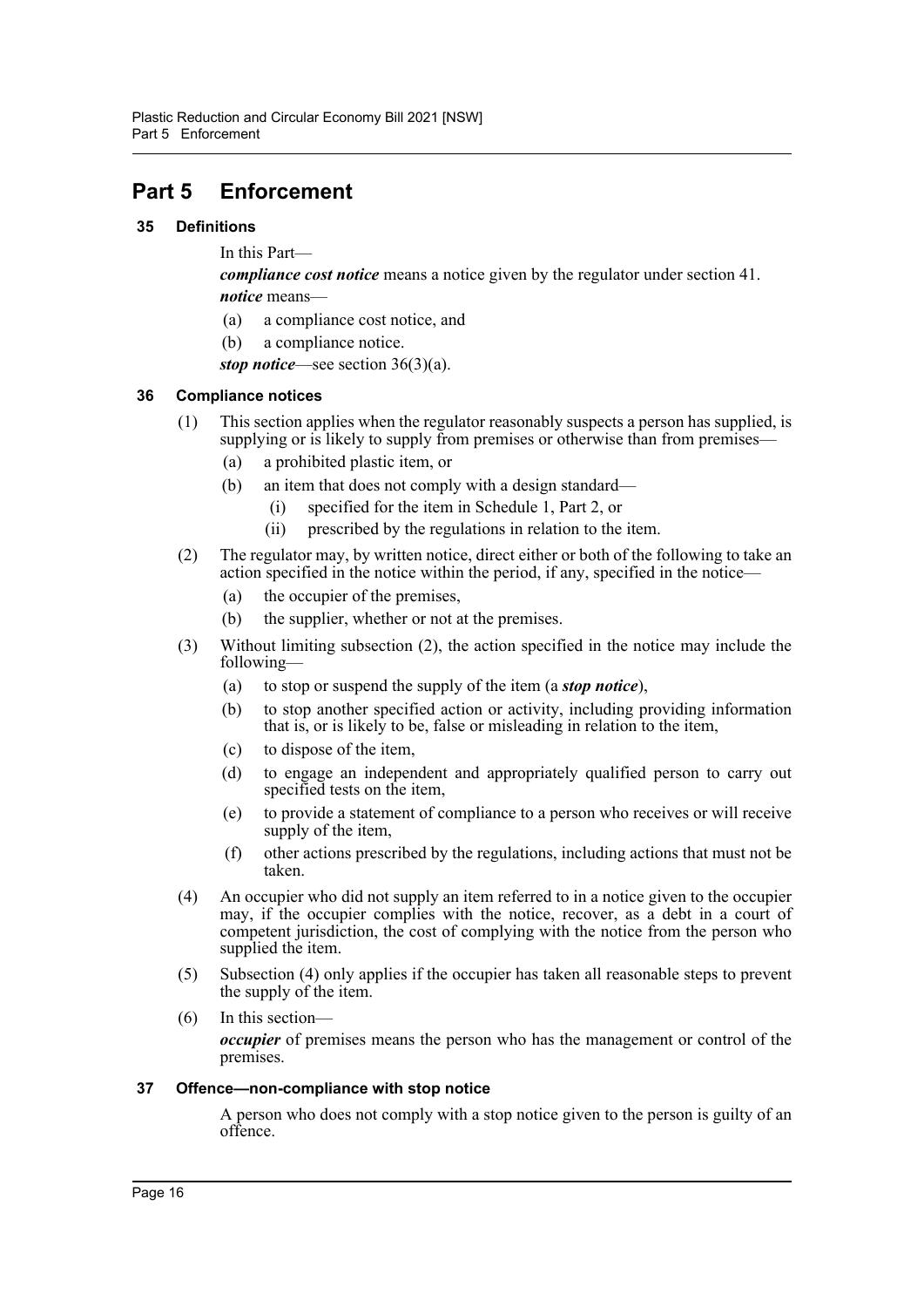Maximum penalty—

- (a) for a corporation—2,500 penalty units and, for a continuing offence, a further 250 penalty units for each day the offence continues, or
- (b) for an individual—500 penalty units and, for a continuing offence, a further 50 penalty units for each day the offence continues.

#### <span id="page-19-0"></span>**38 Offence—non-compliance with compliance notices other than stop notices**

A person who does not comply with a compliance notice, other than a stop notice, given to the person is guilty of an offence.

Maximum penalty—

- (a) for a corporation—500 penalty units and, for a continuing offence, a further 50 penalty units for each day the offence continues, or
- (b) for an individual—100 penalty units and, for a continuing offence, a further 10 penalty units for each day the offence continues.

#### <span id="page-19-1"></span>**39 Commencement**

- (1) A notice, or a variation of a notice, operates from the day the notice or notice of the variation is given or from a later day specified in the notice.
- (2) If an appeal is made against a compliance notice or the variation of a compliance notice and the Court directs that the notice is stayed, the notice or variation does not operate until—
	- (a) the stay ceases to have effect, or
	- (b) the Court confirms the notice, or
	- (c) the appeal is withdrawn.

#### <span id="page-19-2"></span>**40 Fee to recover administrative costs of regulator**

- (1) The purpose of this section is to enable the regulator to recover the administrative costs of preparing and giving notices.
- (2) A person who is given a notice by the regulator must within 30 days pay the fee specified in the notice to the regulator.
- (3) The regulator may publish, on its website, the fees for the administrative costs of preparing and giving notices.
- (4) The regulator may—
	- (a) extend the time for payment of the fee, on the application of the person, or
	- (b) waive payment of the whole or a part of the fee, on the regulator's own initiative or on the application of the person.
- (5) The fee is not payable during the currency of an appeal against the notice.
- (6) If the decision of the Court on an appeal does not invalidate the notice, the fee is payable within 30 days of the decision.
- (7) A person who does not pay the fee within the time provided under this section is guilty of an offence. Maximum penalty—200 penalty units.

#### <span id="page-19-3"></span>**41 Compliance cost notices**

(1) The regulator may, by written notice, require a person to whom a compliance notice is given to pay reasonable costs and expenses incurred by the regulator in connection with—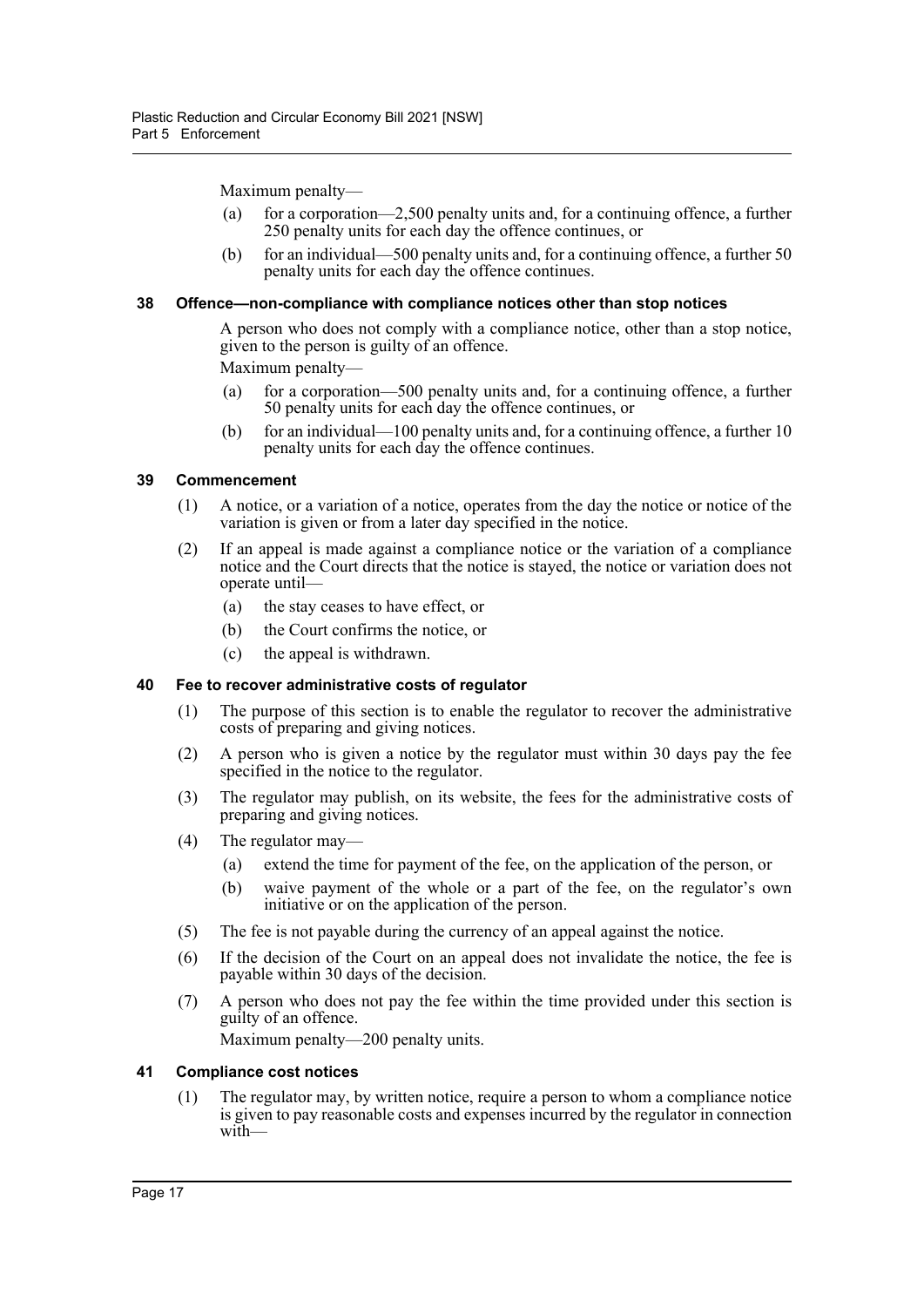- (a) monitoring action under the notice, and
- (b) ensuring the notice is complied with, and
- (c) other associated matters.
- (2) The regulator may, by written notice, require a person to whom a compliance notice is given to pay reasonable costs and expenses incurred by the regulator in taking an action under section [45](#page-20-3) because a compliance notice is not complied with.

#### <span id="page-20-0"></span>**42 Recovery of unpaid amounts**

The regulator may recover unpaid amounts specified in a compliance cost notice as a debt in a court of competent jurisdiction.

#### <span id="page-20-1"></span>**43 Multiple notices**

More than 1 notice under this Part may be given to the same person.

#### <span id="page-20-2"></span>**44 Revocation or variation of notices**

- (1) A notice may be revoked or varied by a subsequent notice or notices given by the regulator.
- (2) A notice may be varied by modification of, or addition to, its terms and specifications.
- (3) A notice may be varied by extending the time for complying with the notice.

#### <span id="page-20-3"></span>**45 Action in event of failure to comply, including power to enter land**

- (1) If a person does not comply with a compliance notice given to the person, the regulator may take action to cause the compliance notice to be complied with by—
	- (a) the regulator, or
	- (b) an employee of the regulator, or
	- (c) an agent or contractor acting under the direction of the regulator.
- (2) Without limiting subsection (1), the regulator may, by its employees, agents or contractors, enter premises at a reasonable time if the regulator reasonably suspects a person has not complied with a compliance notice given to the person.
- (3) For the purposes of entering or leaving premises, subsection (2)—
	- (a) extends to entering other premises, and
	- (b) authorises entry by foot, by a motor vehicle or other vehicle or in another way.
- (4) Entry may be effected by the regulator with—
	- (a) the number of authorised officers or police officers as the regulator considers necessary, and
	- (b) the use of reasonable force by police officers.

#### <span id="page-20-4"></span>**46 Obstruction of persons**

A person who wilfully delays or obstructs the regulator, or another person authorised by the regulator to take the action, from taking action under section [45](#page-20-3) is guilty of an offence.

Maximum penalty—

- (a) for a corporation—500 penalty units and, for a continuing offence, a further 50 penalty units for each day the offence continues, or
- (b) for an individual—100 penalty units and, for a continuing offence, a further  $10$ penalty units for each day the offence continues.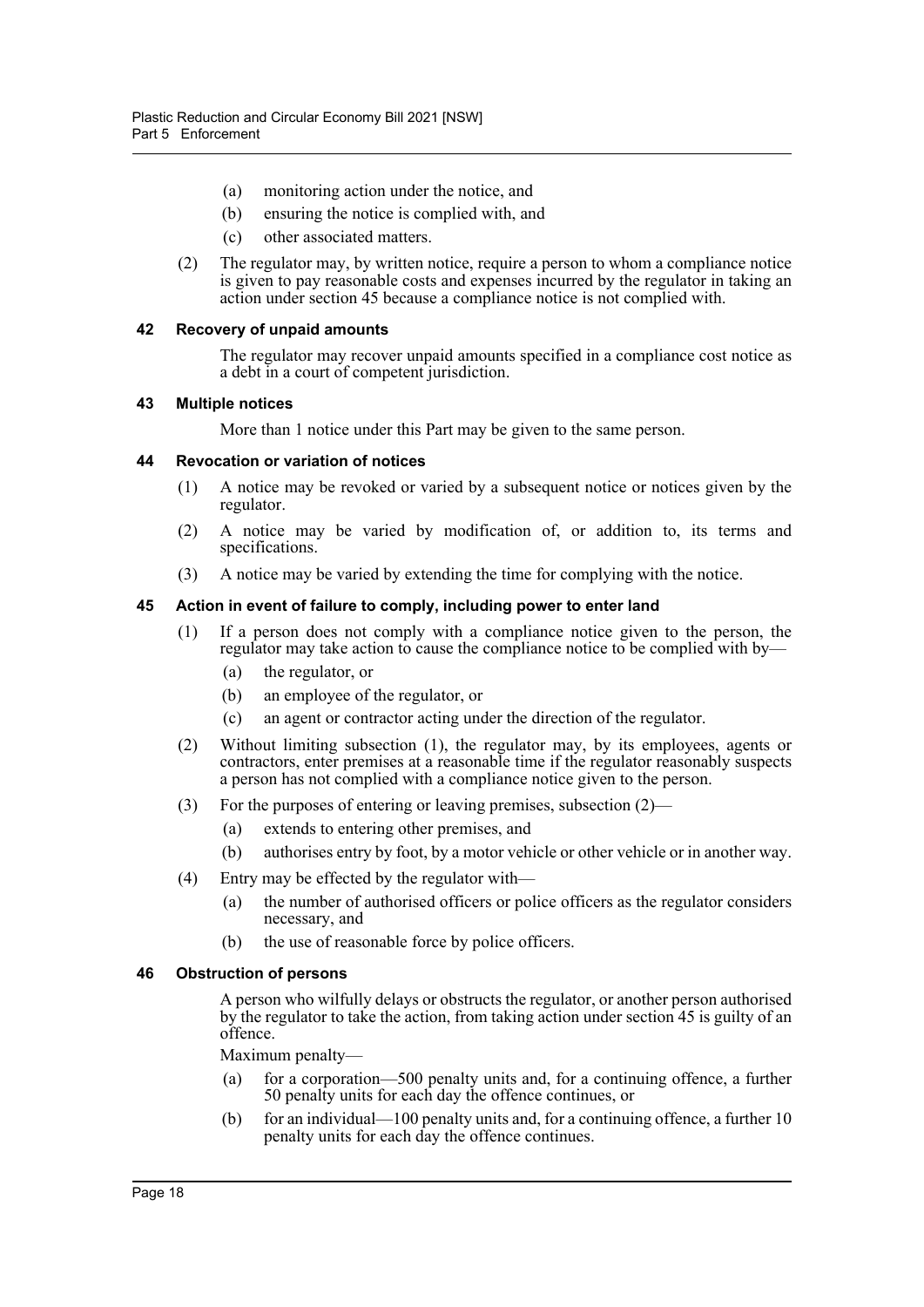## <span id="page-21-0"></span>**Part 6 General offences**

#### <span id="page-21-1"></span>**47 Increase in penalties for certain offences**

- (1) The maximum penalty for an offence against section  $9(1)$ , 37, 38 or 50(1) is increased as provided by this section if the prosecution proves the person who committed the offence was, at the time the offence was committed, a relevant person.
- (2) The maximum penalty for the offence is double the penalty specified for the offence in the relevant section.
- (3) The Court must not impose a penalty for an offence on the basis of this section unless the process by which the proceedings are commenced specifies that the factor mentioned in subsection (1) applies to the commission of the offence.
- (4) In this section—

*relevant person* means a person who—

- (a) is a manufacturer or producer of the item, or
- (b) supplies the item while carrying on a business as a wholesaler or distributor.

## <span id="page-21-2"></span>**48 Ancillary offences**

A person is guilty of an offence under another provision of this Act or the regulations and is liable, on conviction, to the same penalty applicable to the offence if the person—

- (a) aids, abets, counsels or procures another person to commit the offence, or
- (b) attempts or conspires to commit the offence.

#### <span id="page-21-3"></span>**49 Evidence as to state of mind of corporation**

- (1) Evidence that a person, while acting in the person's capacity as an officer, employee or agent of a corporation, had, at a particular time, a particular state of mind, is evidence that the corporation had that state of mind.
- (2) In this section—

*state of mind* of a person includes—

- (a) the knowledge, intention, opinion, belief or purpose of the person, and
- (b) the person's reasons for the intention, opinion, belief or purpose.

## <span id="page-21-4"></span>**50 Offence—false or misleading information in connection with supply**

- (1) A person must not, while carrying on a business, provide, whether by act or omission, information in connection with the supply of the following that is false or misleading in a material particular—
	- (a) a prohibited plastic item,
	- (b) an item for which a design standard is—
		- (i) specified in Schedule 1, Part 2, or
		- (ii) prescribed by the regulations.

Maximum penalty—

- (a) for a corporation—500 penalty units, or
- (b) for an individual—100 penalty units.
- (2) It is a defence to a prosecution under this section if the person charged with the offence proves—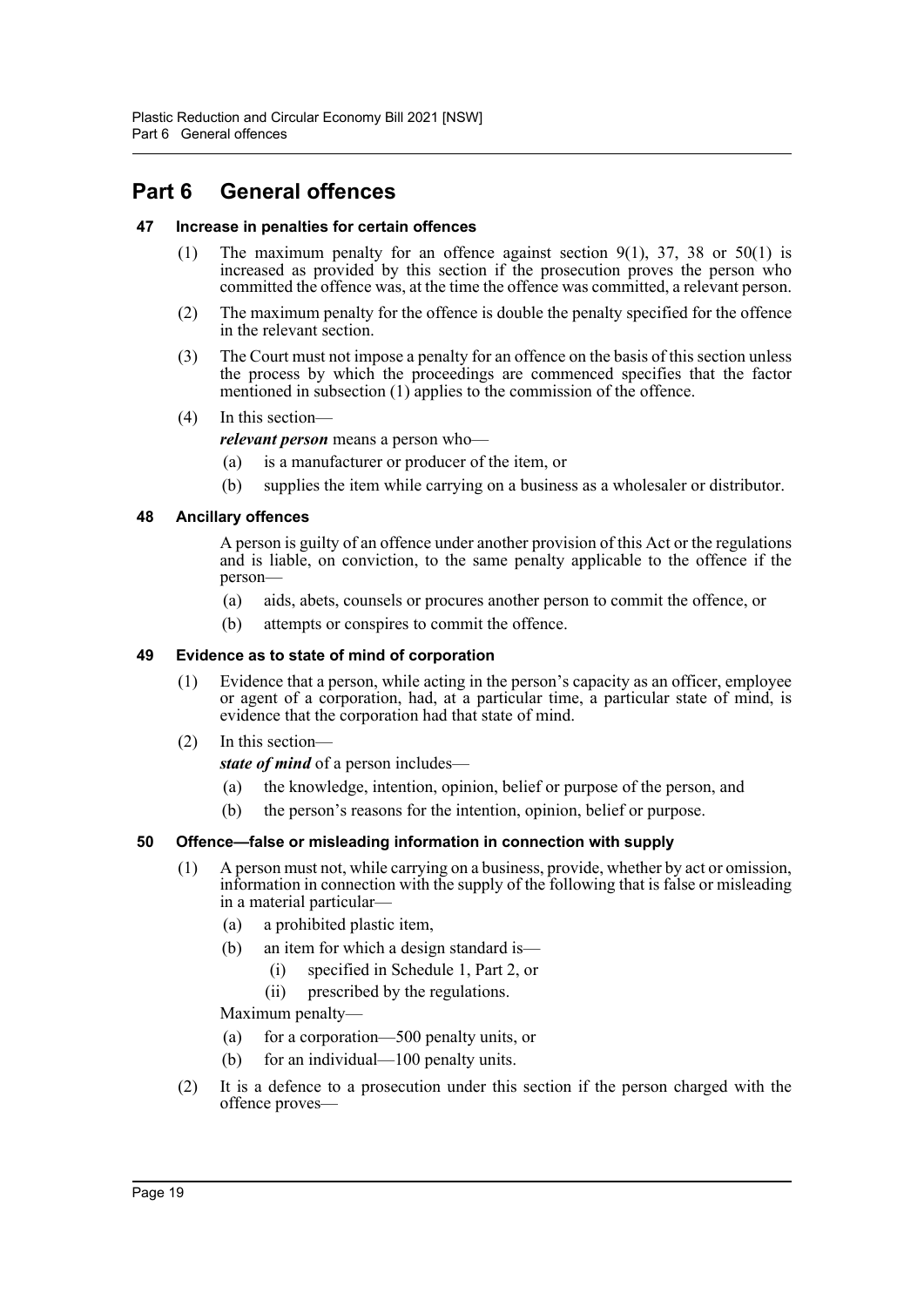- (a) the person exercised due diligence to prevent the commission of the offence, or
- (b) the circumstances of a defence prescribed by the regulations existed.
- (3) In this section—

*provide* includes the following—

- (a) print or include in or on a label or packaging material,
- (b) fail to correct,
- (c) publish on a publicly available website.

## <span id="page-22-0"></span>**51 Offence—false or misleading information provided by brand owner**

(1) A brand owner must not provide, whether by act or omission, information in connection with a matter under Part 3 or 4 that is false or misleading in a material particular.

Maximum penalty—

- (a) for a corporation—4,000 penalty units, or
- (b) for an individual—1,000 penalty units.
- (2) In this section—

*provide* includes the following—

- (a) print or include in or on a label or packaging material,
- (b) fail to correct,
- (c) publish on a publicly available website.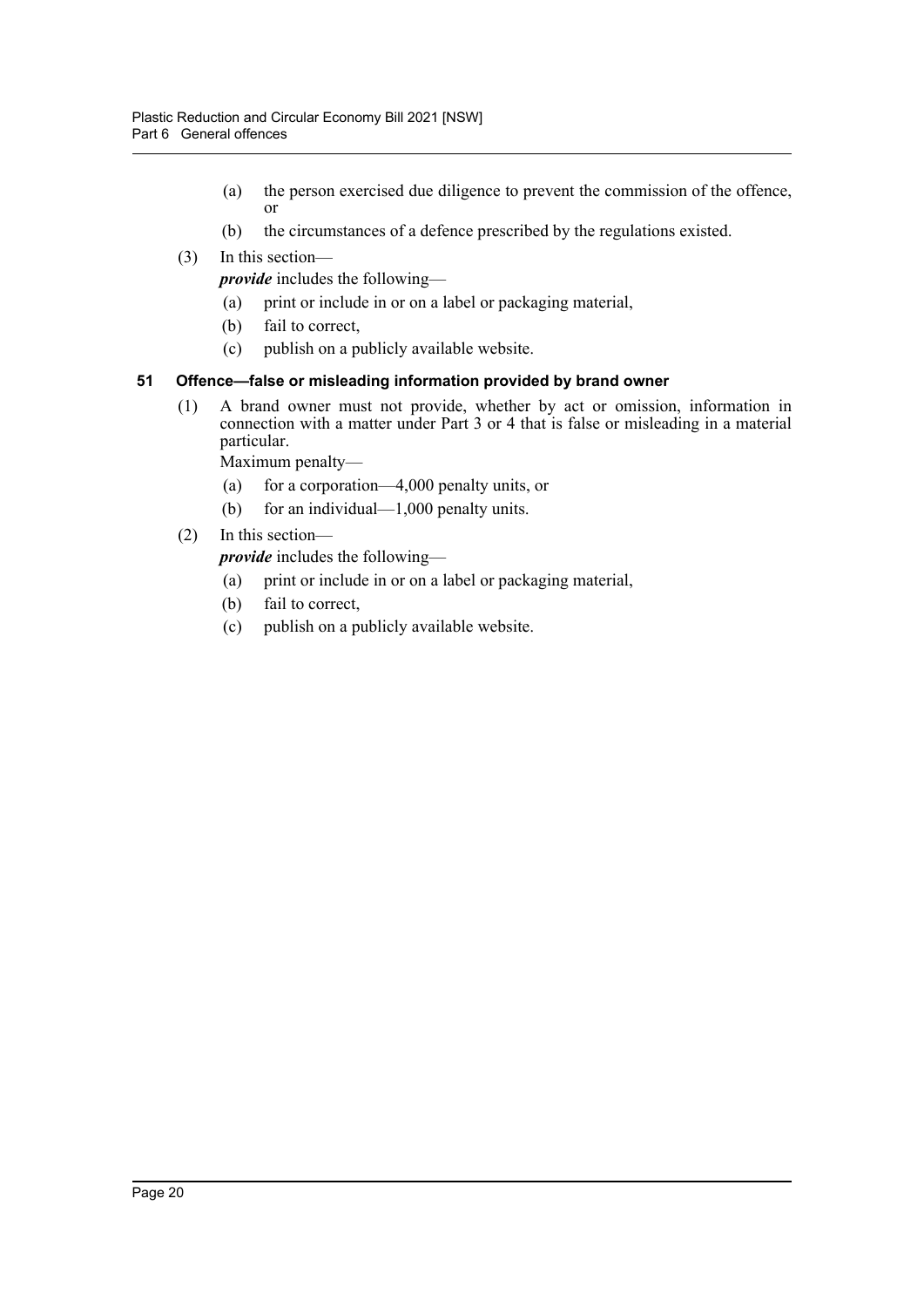## <span id="page-23-0"></span>**Part 7 Criminal and other proceedings**

#### <span id="page-23-1"></span>**52 Time within which summary proceedings may be commenced**

- (1) Proceedings for an offence under this Act or the regulations may be commenced—
	- (a) for a prescribed offence—within but not later than 3 years after the date on which the offence is alleged to have been committed, or
	- (b) otherwise—within but not later than 2 years after the date on which the offence is alleged to have been committed.
- (2) Proceedings for an offence under this Act or the regulations may also be commenced—
	- (a) for a prescribed offence—within but not later than 3 years after the date on which evidence of the alleged offence first came to the attention of an authorised officer, or
	- (b) otherwise—within but not later than 2 years after the date on which evidence of the alleged offence first came to the attention of an authorised officer.
- (3) If subsection (2) is relied on, the court attendance notice or summons—
	- (a) must contain particulars of the date on which evidence of the offence first came to the attention of an authorised officer, and
	- (b) is not required to contain particulars of the date on which the offence was committed.
- (4) The date on which evidence first came to the attention of an authorised officer is the date specified in the court attendance notice or summons unless another date is established.
- (5) This section applies only to proceedings to be dealt with summarily.
- (6) This section applies despite anything in the *Criminal Procedure Act 1986* or another Act.
- (7) In this section—

*authorised officer* means a person who is an authorised officer for the purposes of this Act, whether or not the person has the functions of an authorised officer in connection with the relevant offence.

*evidence* of an offence means evidence of an act or omission constituting the offence. *prescribed offence* means an offence arising under Part 3.

## <span id="page-23-2"></span>**53 Regulator may institute proceedings**

- (1) Proceedings for an offence against this Act or the regulations may be instituted by the regulator.
- (2) Proceedings may also be instituted by a member, an officer or employee of the regulator with the written consent of—
	- (a) the regulator, or
	- (b) a member, an officer or employee of the regulator authorised by the regulator for the purposes of this section.

#### <span id="page-23-3"></span>**54 Proof of certain appointments not required**

In proceedings under this Act, no proof is required of the appointment of a member of staff of the regulator unless evidence is given to prove otherwise.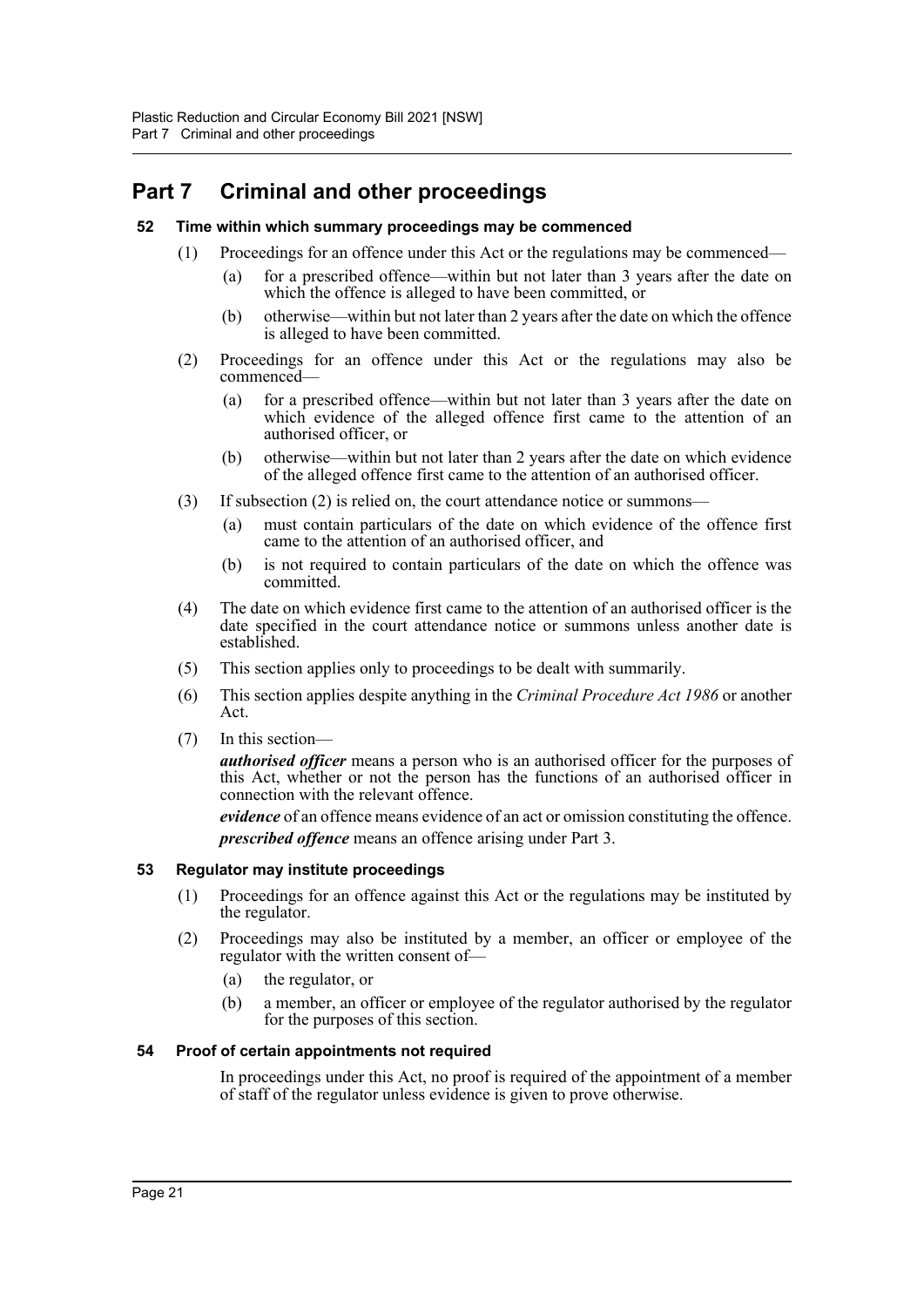#### <span id="page-24-0"></span>**55 Certificate evidence of certain matters**

- (1) A document signed by a certifier that certifies 1 or more of the following matters is admissible in proceedings under this Act and is prima facie evidence of the matter certified—
	- (a) that a relevant instrument, a copy of which is set out in or annexed to a document, was issued, made or given on a specified day,
	- (b) that a person was or was not, at a specified time or during a specified period, an authorised officer, enforcement officer or a member of staff of the regulator,
	- (c) that a person was or was not, at a specified time or during a specified period, an enforcement officer,
	- (d) that an exemption was or was not given under this Act in relation to a specified matter,
	- (e) that an exemption was or was not, at a specified time or during a specified period, in force or subject to specified conditions,
	- (f) that a consent necessary for bringing proceedings for an offence arising under this Act or the regulations has been duly given,
	- (g) that a person was or was not appointed by the regulator as an analyst under the *Protection of the Environment Operations Act 1997*, section 262 for the purposes of this Act during a specified period,
	- (h) that information required to be provided to the regulator or an authorised officer, who is a member of staff of the regulator, under this Act, the regulations or the *Protection of the Environment Operations Act 1997*, Chapter 7 in connection with this Act or the regulations, was or was not received,
	- (i) that an amount is payable under this Act or the regulations by a specified person and has not been paid,
	- (j) that a person was served with a notice under this Act or the regulations,
	- (k) that a specified function of the Minister was delegated to a specified person during a specified period,
	- (l) that a person did or did not, at a specified time or during a specified period, hold an approved action plan.
- (2) In this section—

*certifier* means—

- (a) the regulator, or
- (b) an officer designated in writing by the regulator for the purposes of this section.

*relevant instrument* means an instrument purported—

- (a) to have been issued, made or given for the purposes of this Act or the *Protection of the Environment Operations Act 1997*, Chapter 7 in connection with this Act, and
- (b) to have been signed by the person authorised to issue, make or give the instrument, or by another person acting as delegate or on behalf of the person.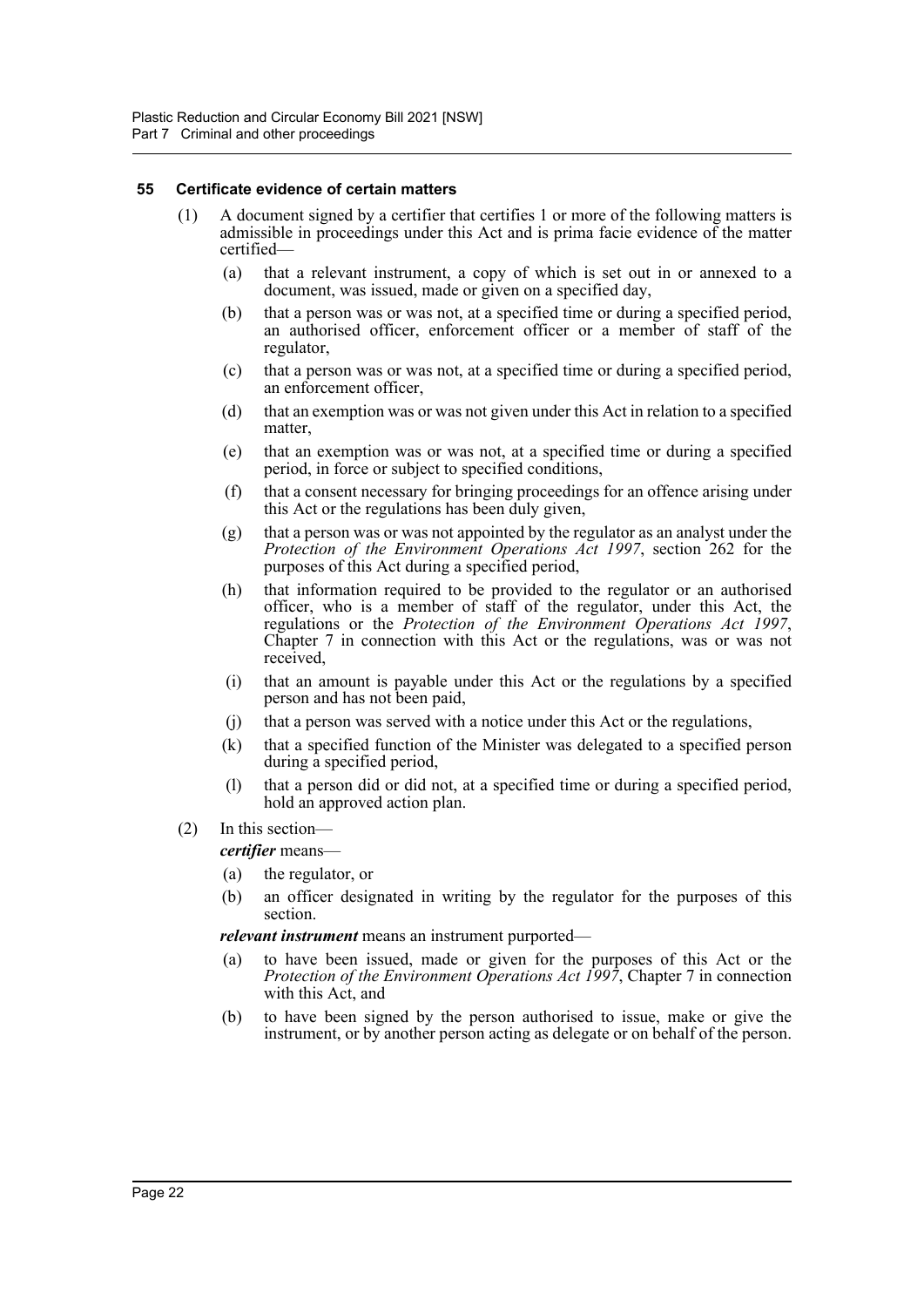## <span id="page-25-0"></span>**Part 8 Appeals**

## <span id="page-25-1"></span>**56 Appeals against compliance notices**

- (1) A person served with a compliance notice may appeal to the Court against the notice.
- (2) The person must lodge an appeal within 21 days, or another period prescribed by the regulations, after being served with the notice.
- (3) The lodging of an appeal does not, except to the extent the Court otherwise directs in relation to the appeal, operate to stay the notice appealed against.
- (4) There is no appeal against a decision of the regulator to extend the time for complying with a compliance notice.

## <span id="page-25-2"></span>**57 Appeals against financial assurance conditions**

- (1) If a financial assurance condition is imposed on an approved action plan, the brand owner subject to the plan may appeal to the Court against the condition.
- (2) The brand owner must lodge an appeal within 21 days, or another period prescribed by the regulations, after being notified of the condition.
- (3) The lodging of an appeal does not, except to the extent the Court otherwise directs in relation to the appeal, operate to stay the condition appealed against.
- (4) In this section *financial assurance condition* means a condition imposed on an approved action plan under section 25.

## <span id="page-25-3"></span>**58 Determination of appeals**

- (1) The Court may hear and determine an appeal made under this Act.
- (2) The Court's decision on an appeal under this Act is final and binding on the appellant and the person or body whose decision or notice is the subject of the appeal.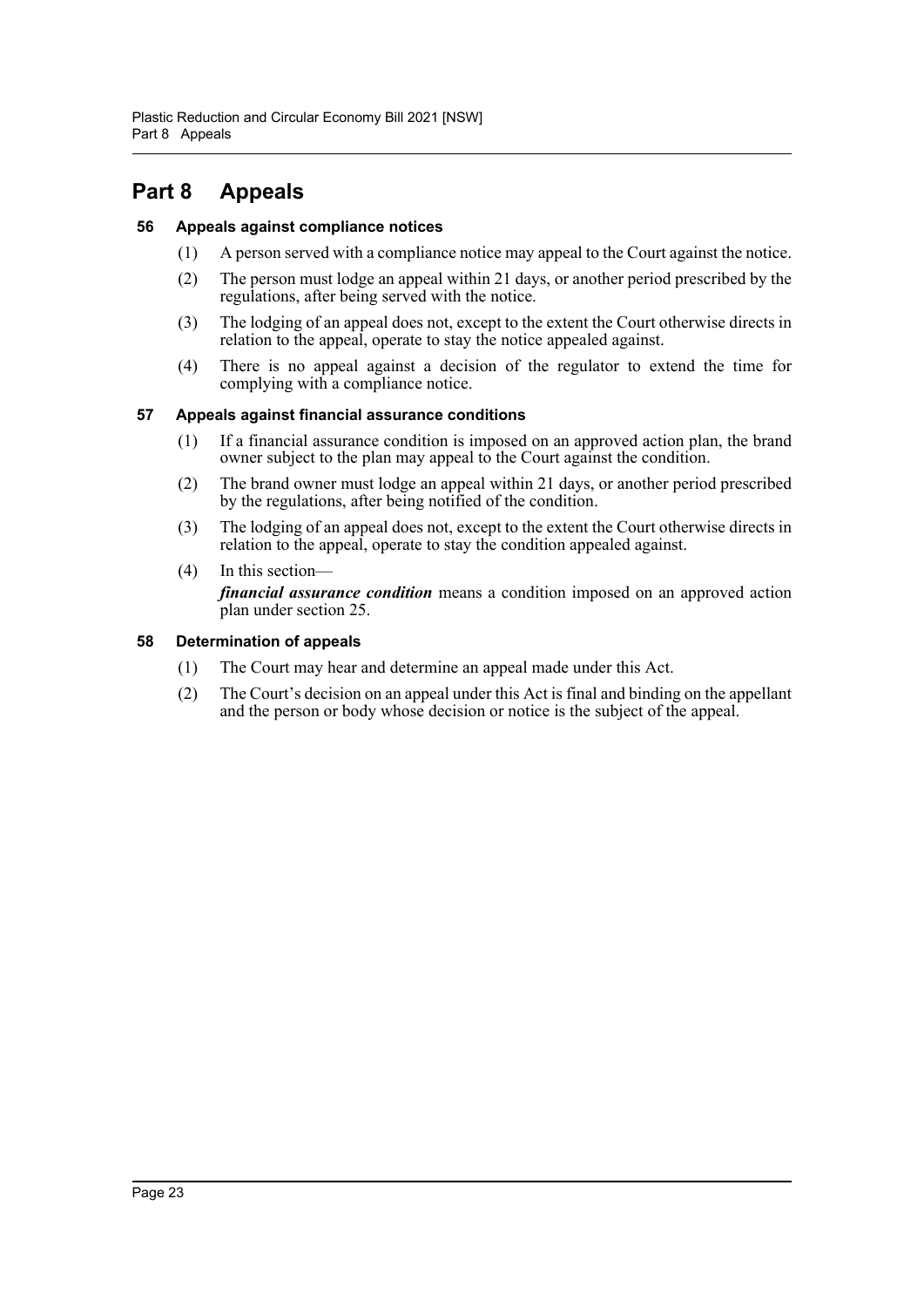## <span id="page-26-0"></span>**Part 9 Miscellaneous**

## <span id="page-26-1"></span>**59 Service of notices**

- (1) A notice or other document may be issued or given to a person, or may be served on a person—
	- (a) by delivering it personally to the person, or
	- (b) by delivering it to the place of residence or business of the person and by leaving it there for the person with another person, or
	- (c) by posting it duly stamped and addressed to the person at the place last shown in the records of the appropriate regulatory regulator as the person's place of residence or business, or
	- (d) by posting it duly stamped and addressed to the person at the place indicated by the person as an address to which correspondence may be posted, including a post office box, or
	- (e) by sending it by facsimile or electronic transmission, including the internet, to the person in accordance with arrangements indicated by the person as appropriate for transmitting documents to the person, or
	- (f) by leaving it addressed to the person at a document exchange or other place, in accordance with usual arrangements for the exchange or other place, indicated by the person as an exchange or place through which correspondence may be forwarded to the person.
- (2) This section does not affect another mode of issuing, giving or serving a notice or other document under another law.

#### <span id="page-26-2"></span>**60 Continuing effect of notices**

- (1) A notice given under this Act or the regulations that specifies a time by which, or period within which, the notice must be complied with continues to have effect until the notice is complied with even though the time has passed or the period has expired.
- (2) A notice that does not specify a time by which, or period within which, the notice must be complied with continues to have effect until the notice is complied with.
- (3) This section does not apply to the extent a requirement under a notice is revoked.
- (4) Nothing in this section affects the powers of the regulator in relation to the enforcement of a notice.

## <span id="page-26-3"></span>**61 Regulator may grant exemptions**

- (1) The regulator may grant an exemption under this section from specified provisions of this Act or the regulations, whether generally or in specified circumstances.
- (2) The regulator may grant an exemption for—
	- (a) the supply of single-use plastic drinking straws for use by a person with a disability or other medical requirement, and
	- (b) a person by reference to the following—
		- (i) premises,
		- (ii) a product,
		- (iii) an item,
		- (iv) another matter or thing.
- (3) The regulator may grant an exemption—
	- (a) on its own initiative, or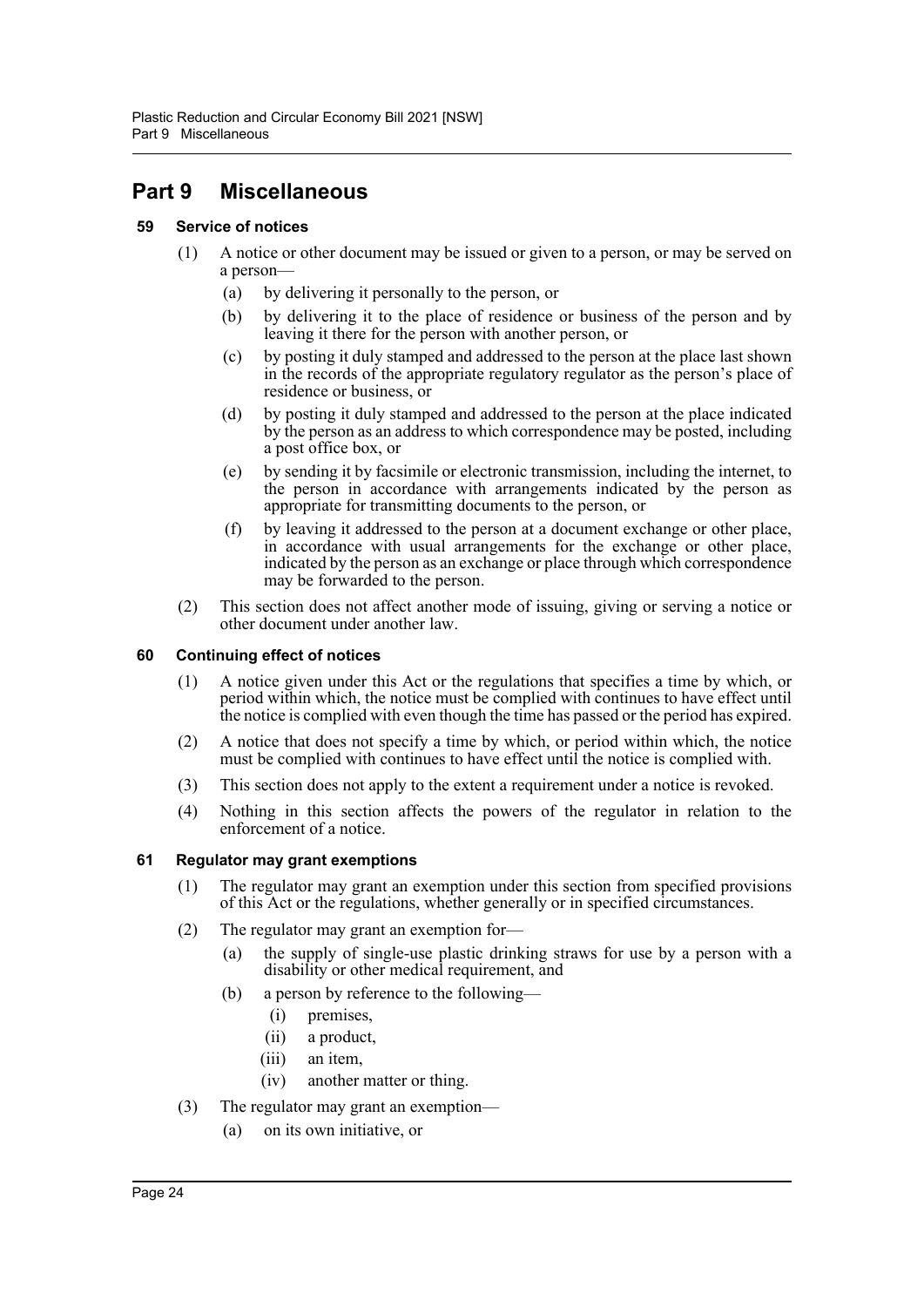- (b) on the application of a person to whom the exemption applies.
- (4) An application under this section must—
	- (a) be in the approved form, and
	- (b) be accompanied by the fee, if any, determined by the regulator, and
	- (c) be accompanied by information, documents or evidence the regulator requires for the purpose of determining whether the exemption should be granted.
- (5) An exemption granted under this section is effected as follows—
	- (a) for an exemption granted to specified persons only—by notice published in the Gazette or by written notice given to the persons,
	- (b) otherwise—by notice published in the Gazette.
- (6) An exemption granted under this section takes effect—
	- (a) on the date on which the notice is published or given in accordance with this section, or
	- (b) if a later date is specified in the notice—the later date.
- (7) An exemption granted under this section may be unconditional or may be subject to conditions specified in the notice.
- (8) The regulator may vary or revoke an exemption granted under this section by a further notice published or given in accordance with this section.

## <span id="page-27-0"></span>**62 Delegation**

The Minister may delegate the exercise of a function of the Minister under this Act or the regulations, other than this power of delegation, to—

- (a) a person employed in the Department of Planning, Industry and Environment, or
- (b) a member of staff of the regulator, or
- (c) a person authorised for the purposes of this section by the regulations.

## <span id="page-27-1"></span>**63 Personal liability**

- (1) A protected person is not personally subject to liability for anything done—
	- (a) in good faith, and
	- (b) for the purpose of exercising a function under this Act.
- (2) The liability instead attaches to the Crown.
- (3) In this section—

*done* includes omitted to be done.

*liability* means civil liability and includes action, claim or demand.

## *protected person* means—

- (a) the Minister, or
- (b) a member of staff of the regulator, or
- (c) an authorised officer, or
- (d) an enforcement officer, or
- (e) a person acting under the direction of, or with the authority of, the Minister or the regulator.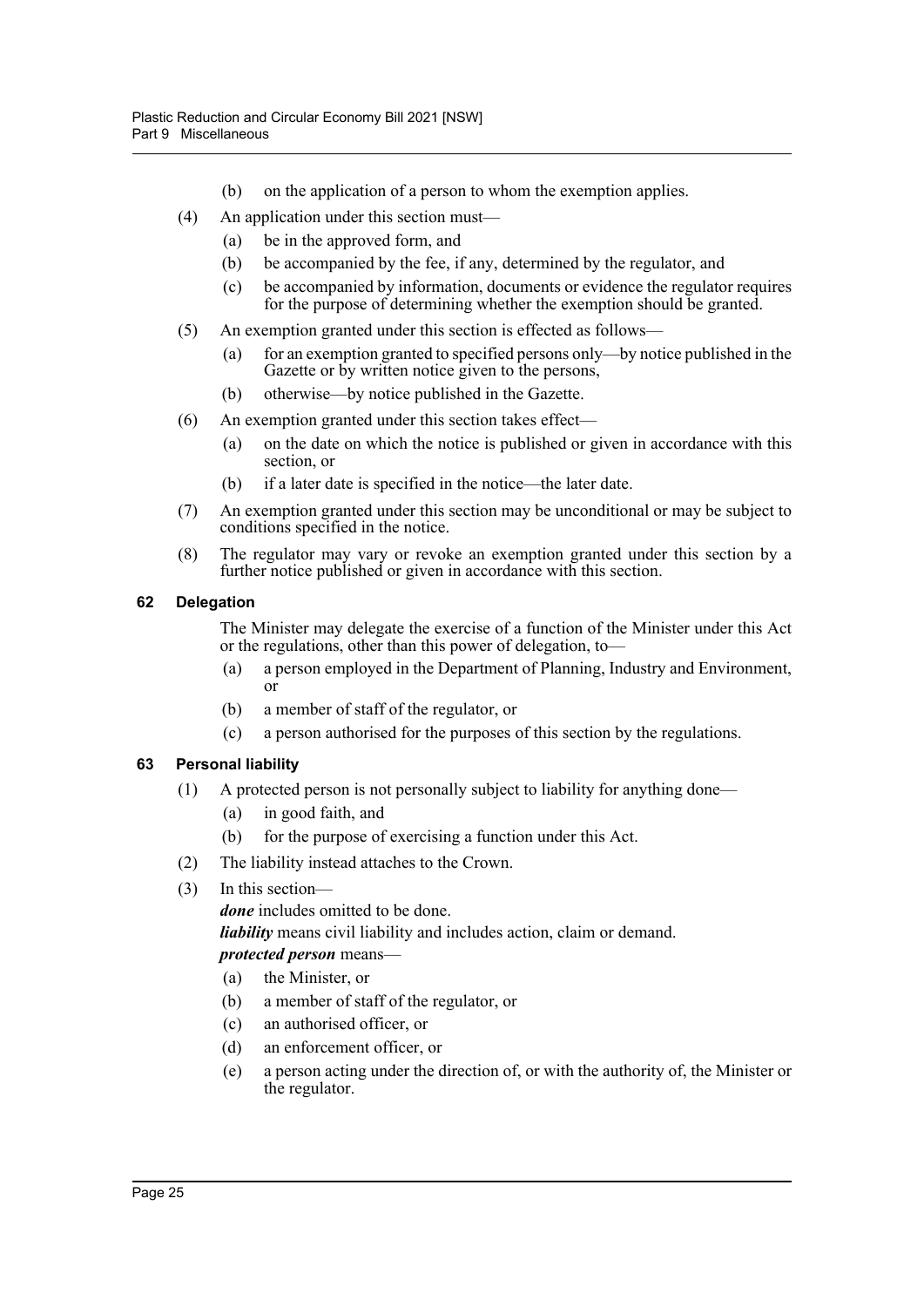#### <span id="page-28-0"></span>**64 Fees**

- (1) A fee or other charge payable to the regulator under this Act or the regulations may be recovered by the regulator as a debt due to the Crown in a court of competent jurisdiction.
- (2) The regulator may refund or waive the whole or a part of a fee or other charge payable to the regulator under this Act or the regulations.

#### <span id="page-28-1"></span>**65 Public register**

- (1) The regulator must keep a public register in accordance with this section.
- (2) The regulator must record the following information in the register—
	- (a) details of compliance notices issued or revoked under this Act or the regulations,
	- (b) details of exemptions granted by the regulator under this Act,
	- (c) details of convictions for prosecutions initiated by the regulator under this Act,
	- (d) details of penalty notices issued under this Act or the regulations,
	- (e) the outcome of civil proceedings initiated by the regulator under this Act,
	- (f) other details or information prescribed by the regulations.
- (3) The regulator may record the name of an individual or business in the register, including a name under which an individual or business trades.
- (4) The regulator may remove exemptions that are no longer in force from the register.
- (5) The register may be kept only in electronic form.
- (6) An extract of the register may be made available on request by a person.
- (7) The regulations may specify the following—
	- (a) the means by which the register may be inspected,
	- (b) when copies may be obtained,
	- (c) fees for the inspection of the register,
	- (d) fees for copies of parts of the register,
	- (e) that the register, or a part of the register, may be made publicly available.
- (8) In this section—

*details* of a matter means—

- (a) particulars of the matter, or
- (b) a copy of the matter, or
- (c) an electronic or other reproduction of the matter.

#### <span id="page-28-2"></span>**66 Consultation requirements**

- (1) This section applies to the making of a regulation that contains a provision prescribing 1 or more of the following (a *relevant provision*)—
	- (a) a prohibited plastic item,
	- (b) a design standard in accordance with section 8,
	- (c) a regulated product.
- (2) This section does not apply to—
	- (a) the remake of a regulation, or
	- (b) the making of a regulation that repeals or amends a relevant provision.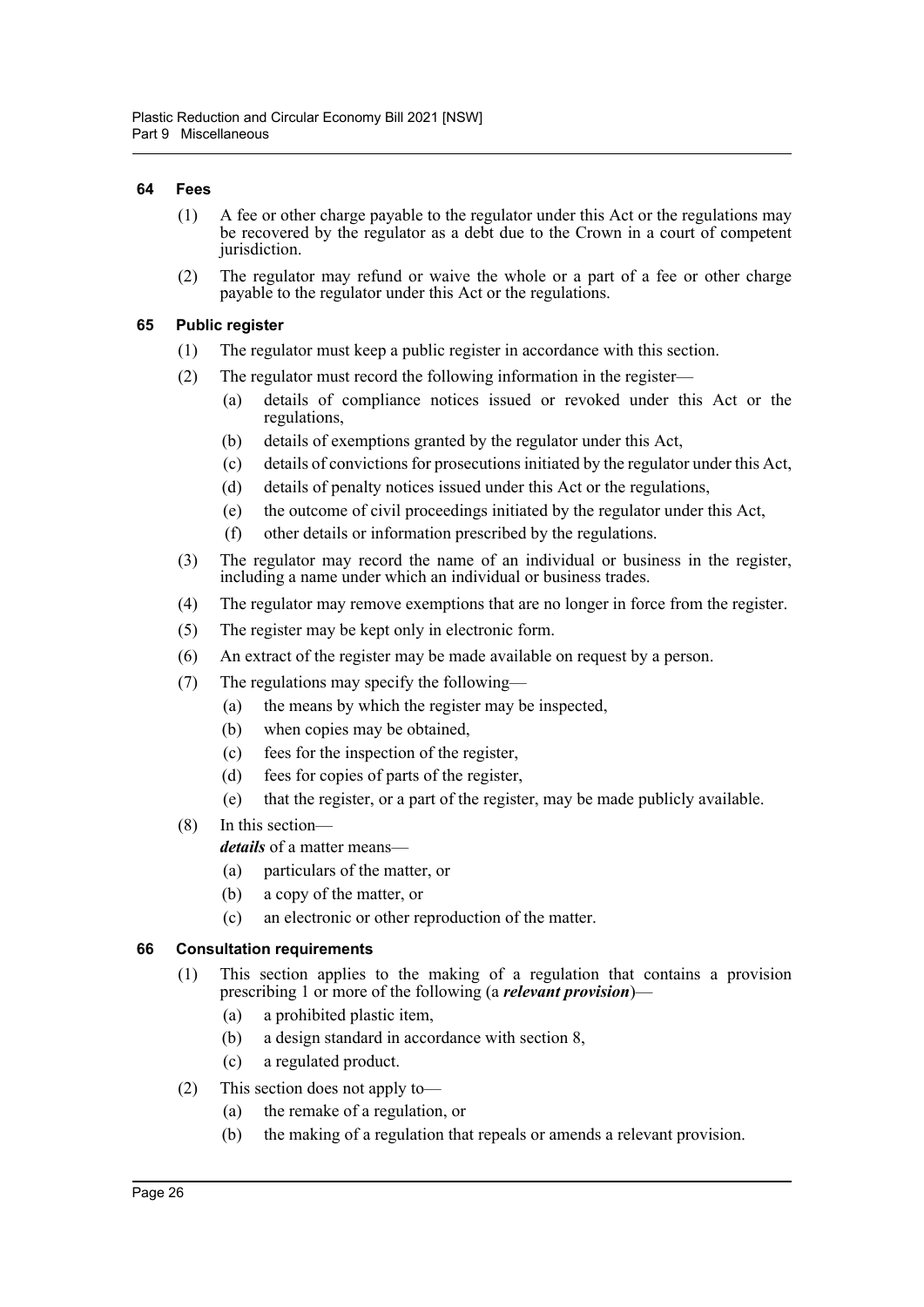- (3) Before recommending the making of the regulation by the Governor, the Minister must take reasonable steps—
	- (a) to publicise, for at least 8 weeks, an explanation of the intended effect of the relevant provision, and
	- (b) to seek and consider submissions from the public on the matter.
- (4) A provision of the regulation that prescribes a prohibited plastic item or a design standard must not commence earlier than 6 months after the regulation is published.
- (5) A provision of the regulation that prescribes a regulated product must not commence earlier than 12 months after the regulation is published.
- (6) The Minister may dispense with a requirement in subsection  $(3)$ ,  $(4)$  or  $(5)$  if satisfied that—
	- (a) dispensing with the requirement is in the public interest, or
	- (b) the making of the regulation is urgent.
- (7) In this section—

*published* means published on the NSW legislation website.

#### <span id="page-29-0"></span>**67 Act to bind Crown**

This Act binds the Crown in right of New South Wales and, to the extent the legislative power of the Parliament of New South Wales permits, the Crown in all its other capacities.

#### <span id="page-29-1"></span>**68 Regulations**

- (1) The Governor may make regulations, not inconsistent with this Act, for or with respect to a matter that by this Act is required or permitted to be prescribed or that is necessary or convenient to be prescribed for carrying out or giving effect to this Act.
- (2) In particular, the regulations may make provision about the following—
	- (a) imposing requirements on suppliers to provide information, certification or statements about an item,
	- (b) imposing requirements on suppliers to carry out independent testing of an item,
	- (c) imposing requirements relating to records or reports on a person in relation to an item,
	- (d) an accreditation scheme or other scheme for the purpose of approving auditors,
	- (e) requiring or allowing information and records required to be provided or kept under this Act to be provided or kept in electronic form,
	- (f) fees and charges in connection with the administration of this Act or the regulations, including the following—
		- (i) the amount, or the determination of the amount by the regulator, of the fees and charges,
		- (ii) the time within which the fees and charges must be paid,
		- (iii) the payment and recovery of the fees and charges.
- (3) Without limiting subsection (1), the regulations may make provision about the granting of exemptions, with or without conditions, from specified provisions of this Act or the regulations, whether generally or in specified circumstances for—
	- (a) the supply of single-use plastic drinking straws for use by a person with a disability or other medical requirement, and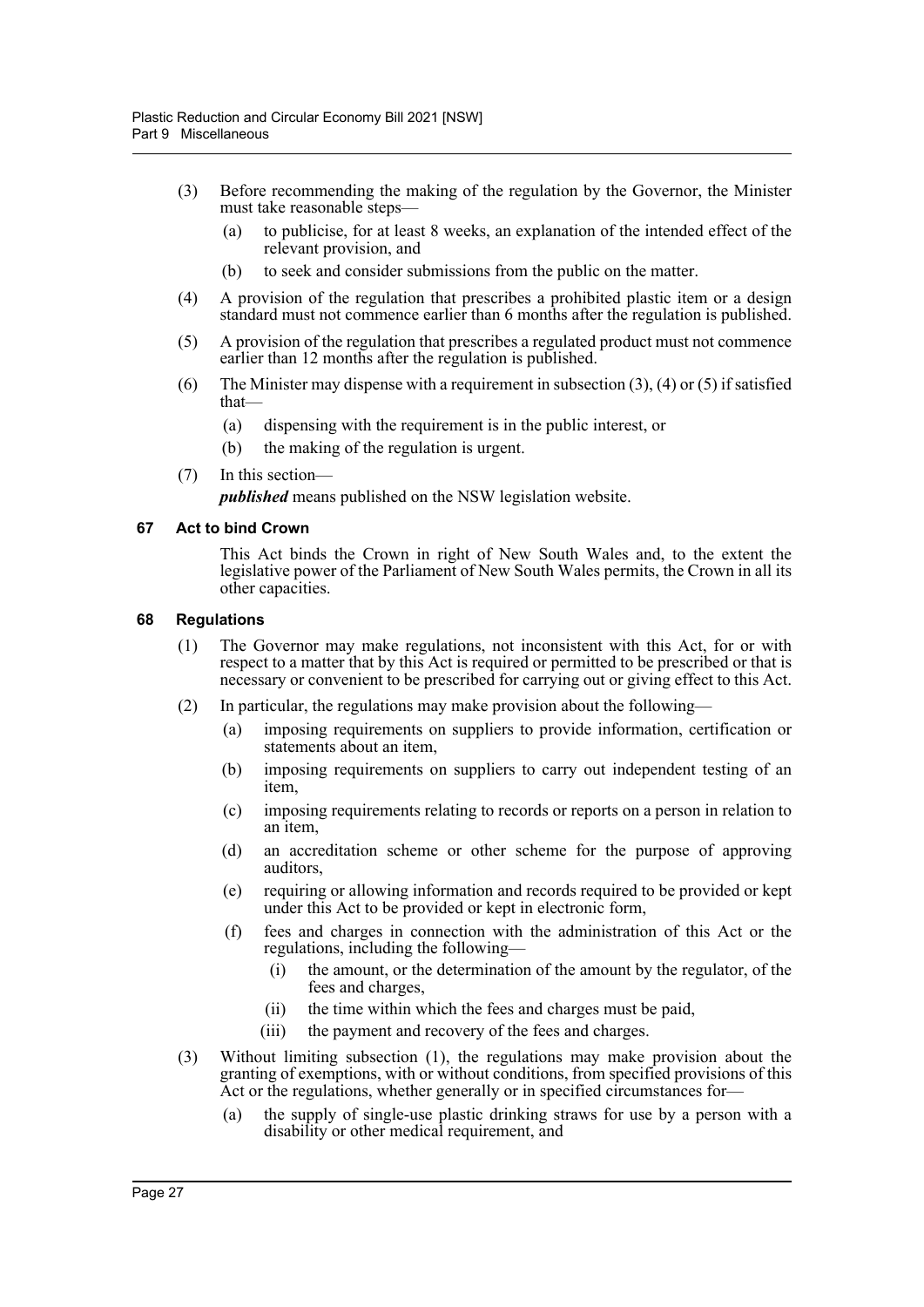- (b) a person by reference to the following—
	- (i) premises,
	- (ii) a product,
	- (iii) an item,
	- (iv) another matter or thing.
- (4) The regulations may create offences punishable by a penalty no more than—
	- (a) 200 penalty units for an individual, or
	- (b) 400 penalty units for a corporation.
- (5) The regulations may incorporate by reference, wholly or in part and with or without modification, standards, rules, codes, specifications, methods or another document, as in force at a particular time or from time to time, prescribed or published by an authority or body, whether or not it is a New South Wales authority or body.

## <span id="page-30-0"></span>**69 Review of Act**

- (1) The Minister must review this Act to determine whether—
	- (a) the policy objectives of the Act remain valid, and
	- (b) the terms of the Act remain appropriate for securing the objectives.
- (2) The review must be undertaken as soon as possible after the period of 5 years from the date of assent to this Act.
- (3) A report on the outcome of the review must be tabled in each House of Parliament within 12 months after the review is completed.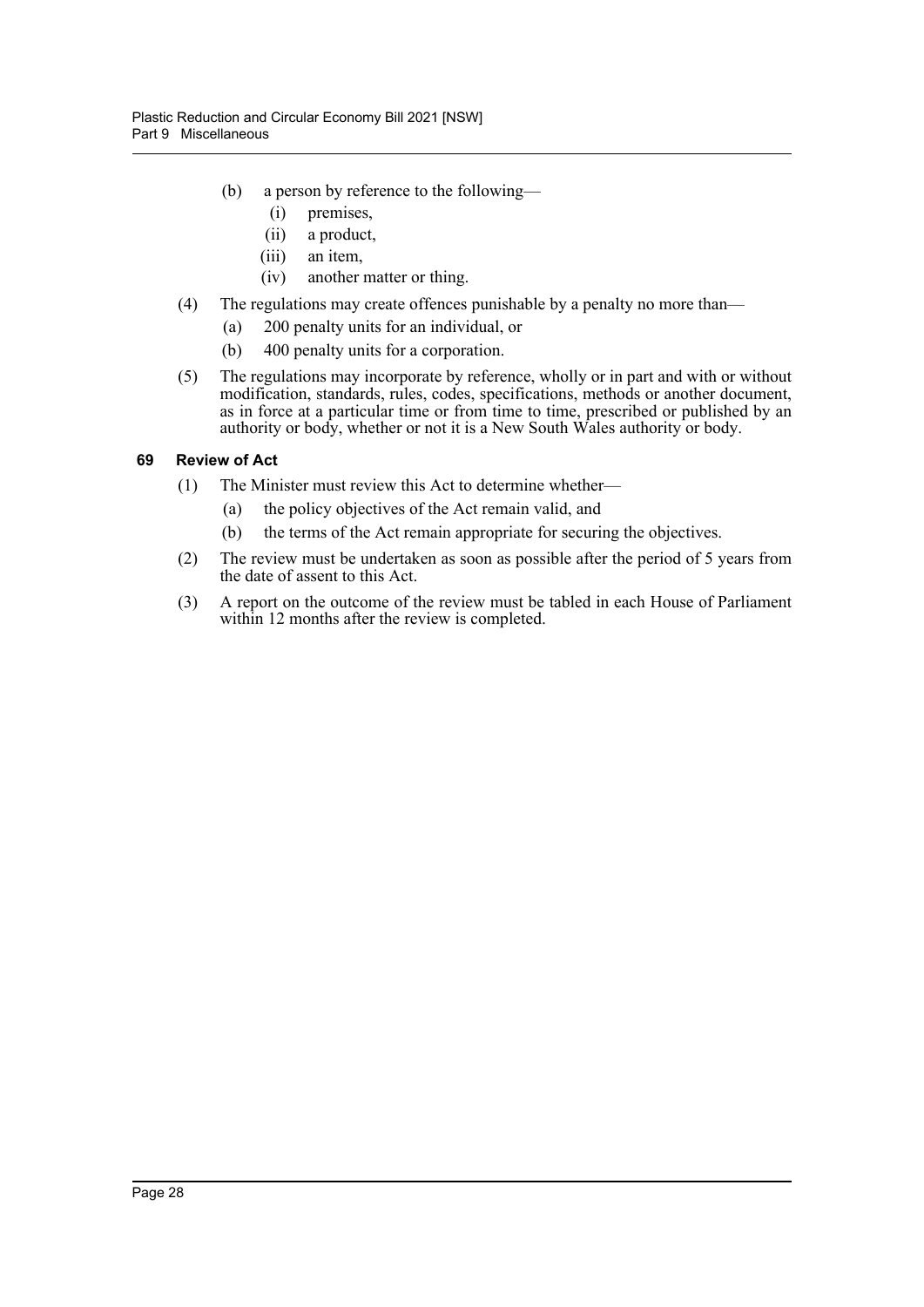## <span id="page-31-0"></span>**Schedule 1 Prohibited items and design standards**

sections  $7(1)(b)$  and  $8(3)$ 

## **Part 1 Prohibited plastic items**

## **1 Definition of "integrated packaging"**

(1) In this section—

## *integrated packaging*—

- (a) means a plastic item that is, by way of a machine-automated process—
	- (i) an integrated part of packaging material used to seal or contain food or beverages, including pre-packaged portions of food or beverages, or
	- (ii) included within, or attached to, packaging material used to seal or contain food or beverages, including pre-packaged portions of food or beverages, and
- (b) includes an item prescribed by the regulations, but does not include an item excluded by the regulations.

## **Examples of integrated packaging—**

- 1 a sealed expanded polystyrene cup containing dry noodles with flavouring or soup powder by a machine-automated process
- 2 a spoon sealed within the packaging of a yoghurt cup by a machine-automated process a sealed straw attached to a juice box by a machine-automated process
- **Note—** A pre-packed salad to which cutlery is manually added to the packaging, whether or not sealed in the packaging, is not an example of integrated packaging.
- (2) Despite another provision of this Schedule, integrated packaging is not a prohibited plastic item unless otherwise provided by the regulations.
- (3) This section is repealed on 1 January 2025.

## **2 Lightweight plastic bags prohibited**

- (1) A lightweight plastic bag is a prohibited plastic item.
- (2) In this section—

*barrier bag* means a bag designed and intended to be used—

- (a) to contain waste, including food waste, household waste or human or animal waste, or
- (b) to contain items for medical purposes, other than a bag provided by a retailer to a consumer for transporting products from the retailer, or
- (c) to contain or protect unpackaged food, including fruit, vegetables, dairy, meat or fish.

## *lightweight plastic bag*—

- (a) means a bag with handles, other than a barrier bag, that—
	- (i) is a plastic item, and
	- (ii) has a thickness, at any part of the bag, of 35 microns or less, and
- (b) includes an item prescribed by the regulations, but does not include an item excluded by the regulations.

## **3 Certain single-use plastic items prohibited**

- (1) The following plastic items are prohibited plastic items—
	- (a) plastic single-use straws,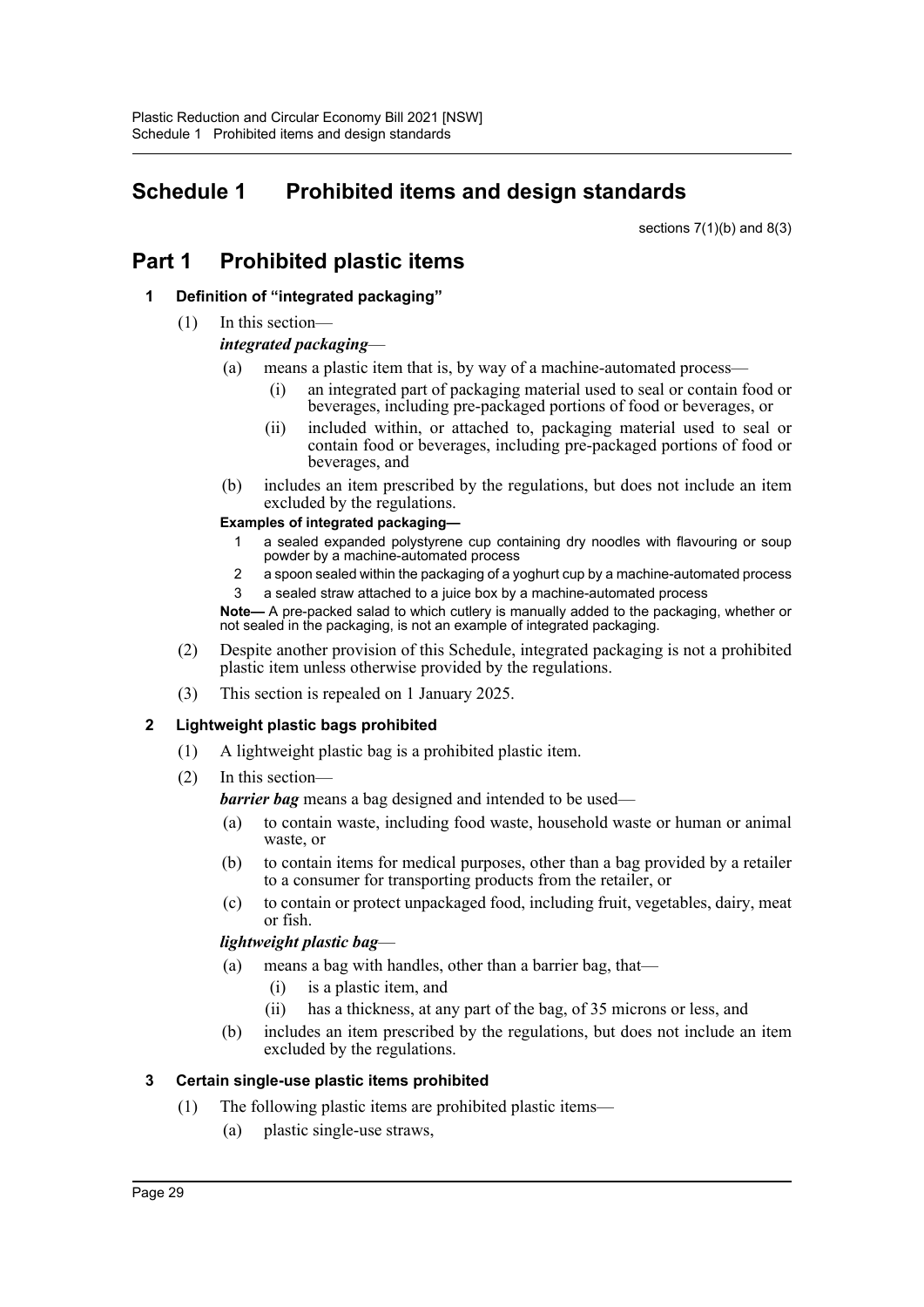- (b) plastic single-use stirrers,
- (c) plastic single-use cutlery,
- (d) plastic single-use cotton buds,
- (e) plastic single-use bowls,
- (f) plastic single-use plates.
- (2) In this section—

*bowl* excludes a bowl designed or intended to have a spill-proof lid whether separate or attached.

*cutlery* means a utensil used for consuming food and includes the following—

(a) a utensil that is a combination of other utensils,

**Example—** a spork, being a combination of a spoon and a fork

- (b) chopsticks,
- (c) other items prescribed by the regulations.

## **4 Expanded polystyrene food service items prohibited**

- (1) An expanded polystyrene food service item is a prohibited plastic item.
- (2) In this section—

## *expanded polystyrene food service item*—

- (a) means a plastic item made, in whole or in part, of expanded polystyrene used to serve food or beverages, and
- (b) includes an item prescribed by the regulations, but does not include an item excluded by the regulations.

#### **Examples of prohibited expanded polystyrene food service items—**

- 1 an expanded polystyrene bowl
- 2 an expanded polystyrene cup
- 3 an expanded polystyrene clam shell
- 4 an expanded polystyrene plate

## **Part 2 Design standard**

## **5 Plastic microbeads prohibited in certain rinse-off personal care products**

- (1) A rinse-off personal care product must not contain plastic microbeads.
- (2) In this section—

*plastic microbead* means a plastic particle less than 5 mm wide.

*rinse-off personal care product* means a personal care product designed and intended to be rinsed off immediately or shortly after use, and includes the following—

- (a) shampoo and conditioner,
- (b) face masks and face wash, including exfoliants,
- (c) hair dye, whether permanent, semi-permanent or otherwise,
- (d) toothpaste,
- (e) body wash products, including exfoliants,
- (f) another item prescribed by the regulations.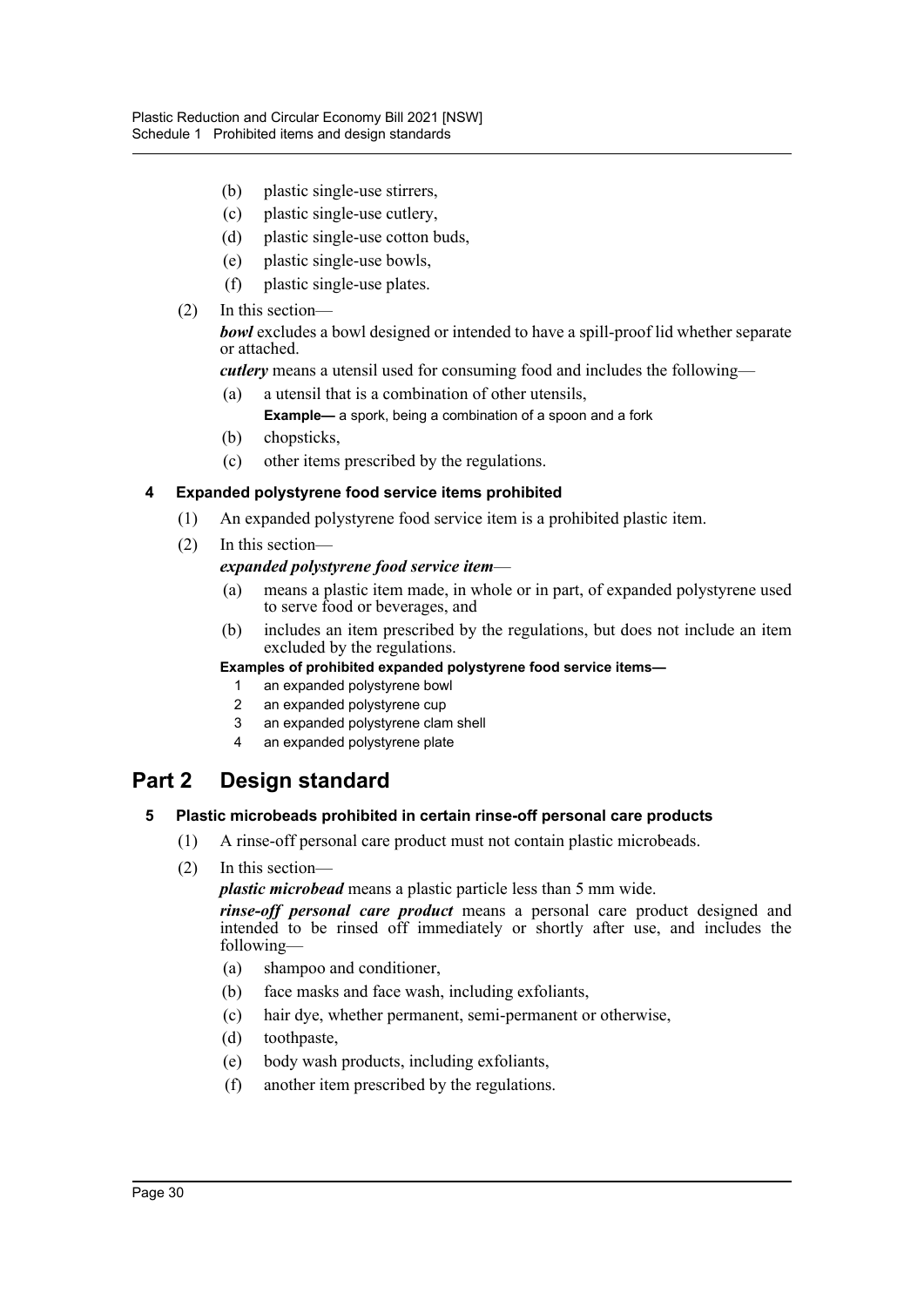## <span id="page-33-0"></span>**Schedule 2 Savings, transitional and other provisions**

## **Part 1 General**

## **1 Regulations**

- (1) The regulations may contain provisions of a savings or transitional nature consequent on the commencement of—
	- (a) a provision of this Act, or
	- (b) a provision amending this Act.
- (2) A savings or transitional provision consequent on the commencement of a provision must not be made more than 2 years after the commencement.
- (3) A savings or transitional provision made consequent on the commencement of a provision is repealed 2 years after the commencement.
- (4) A savings or transitional provision made consequent on the commencement of a provision may take effect before the commencement but not before—
	- (a) for a provision of this Act—the date of assent to this Act, or
	- (b) for a provision amending this Act—the date of assent to the amending Act.
- (5) A savings or transitional provision taking effect before the provision's publication on the NSW legislation website does not—
	- (a) affect the rights of a person existing before the publication in a way prejudicial to the person, or
	- (b) impose liabilities on a person for anything done or omitted to be done before the publication.
- (6) In this section—

*person* does not include the State or a regulator of the State.

## **Part 2 Provisions consequent on enactment of this Act**

## **2 Definitions**

In this Part—

*commencement date* means the date of commencement of this Act, section 3.

#### **3 Authorised officers and enforcement officers**

- (1) A person is taken to be an authorised officer appointed for the purposes of this Act if the person—
	- (a) was, immediately before the commencement date, appointed by the EPA as an authorised officer under the *Protection of the Environment Operations Act 1997*, Part 7.2, and
	- (b) is a member of staff of the EPA.
- (2) A person authorised by the EPA to exercise the functions of an enforcement officer immediately before the commencement date is taken to be authorised to exercise the functions of an enforcement officer under this Act.
- (3) An identity card issued to a person referred to in subsection (1) or (2) on or before the commencement date is, while in force under the *Protection of the Environment Operations Act 1997*, taken to be an identity card issued for the purposes of this Act.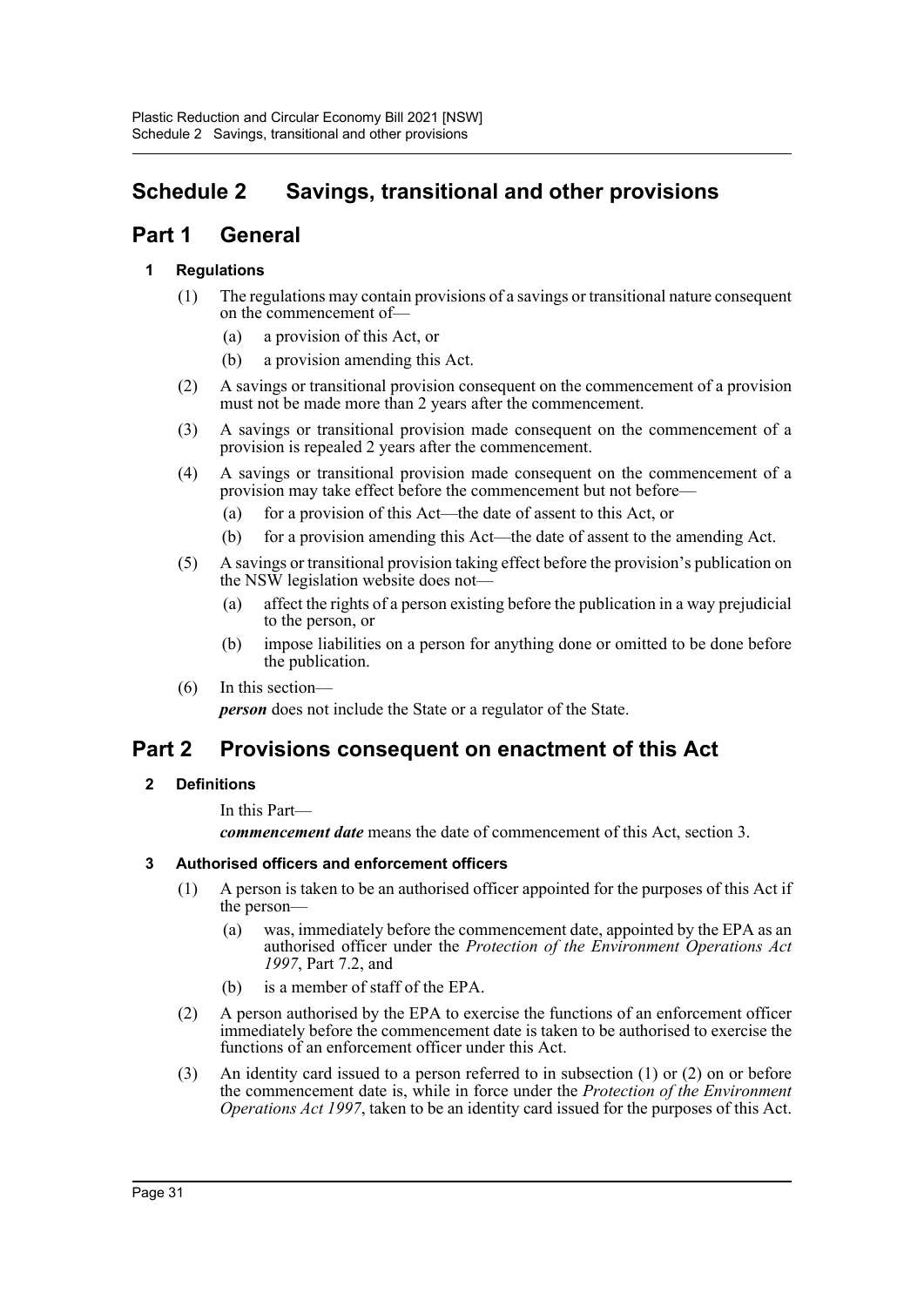## **4 Analysts**

A person appointed by the EPA as an analyst under the *Protection of the Environment Operations Act 1997*, section 262(1) immediately before the commencement date is taken to be appointed as an analyst for the purposes of this Act.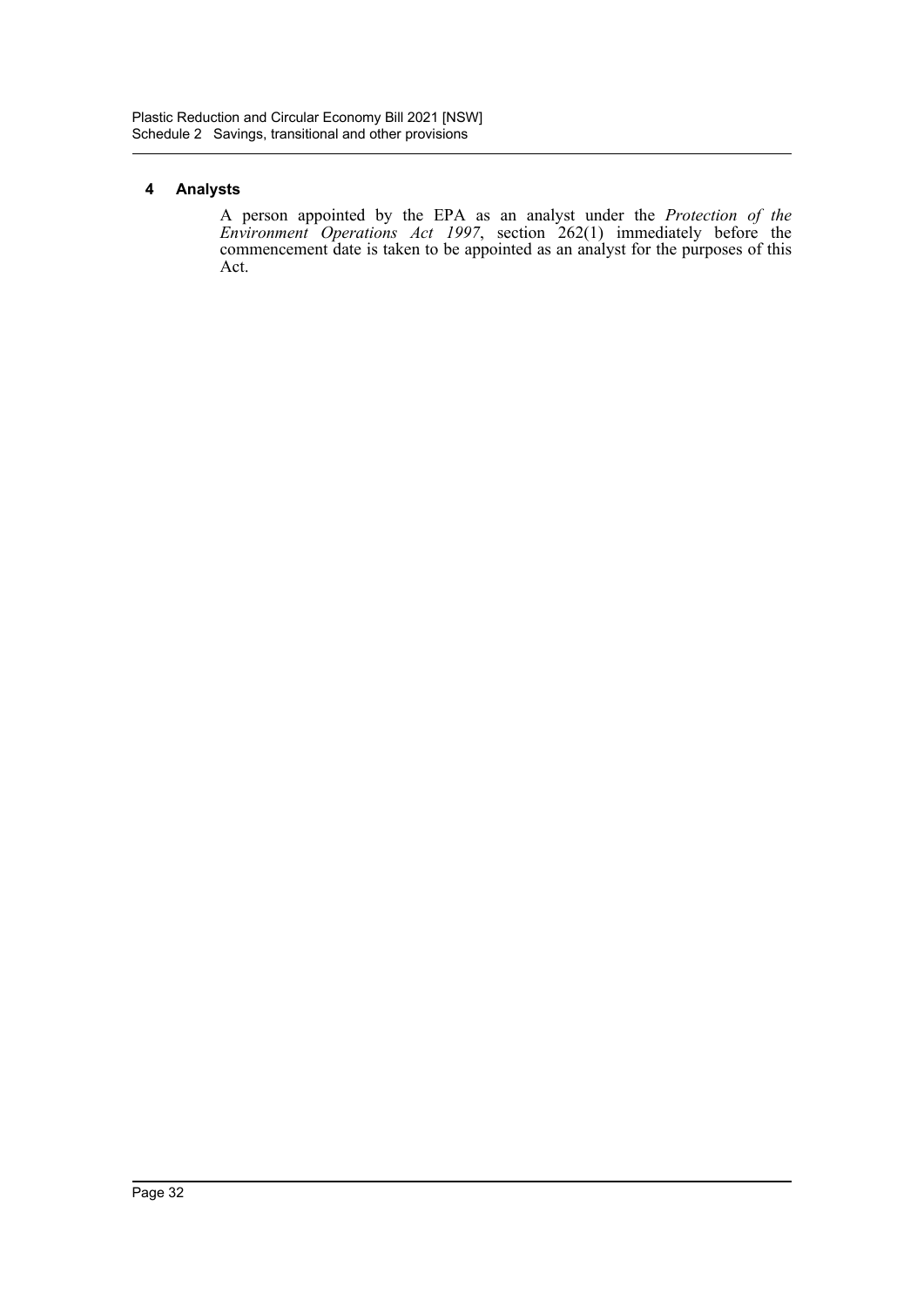## <span id="page-35-0"></span>**Schedule 3 Amendment of other legislation**

## **3.1 Land and Environment Court Act 1979 No 204**

**[1] Section 17 Class 1—environmental planning and protection appeals**

Insert after section 17(l)—

(m) appeals to the Court under the *Plastic Reduction and Circular Economy Act 2021*, Part 8.

#### **[2] Section 20 Class 4—environmental planning and protection, development contract and strata renewal plan civil enforcement**

Insert after section 20(1)(dk)—

(dl) proceedings under the *Plastic Reduction and Circular Economy Act 2021*, section 34,

## **[3] Section 20(3)(a)**

Insert in alphabetical order—

*Plastic Reduction and Circular Economy Act 2021*,

## **[4] Section 21 Class 5—environmental planning and protection summary enforcement** Insert after section 21(hfb)—

(hfc) proceedings for an offence under the *Plastic Reduction and Circular Economy Act 2021*,

## **3.2 Protection of the Environment Administration Act 1991 No 60**

## **[1] Section 3 Definitions**

Insert in alphabetical order in the definition of *environment protection legislation*— *Plastic Reduction and Circular Economy Act 2021*,

## **[2] Section 34A Environment Protection Authority Fund** Insert after section 34A(3)(b)(i)—

(ia) the *Plastic Reduction and Circular Economy Act 2021*,

## **3.3 Protection of the Environment Operations Act 1997 No 156**

## **[1] Section 186 Extension of Chapter to other environment protection legislation**

Insert after section 186(b4)—

(b5) *Plastic Reduction and Circular Economy Act 2021* and the regulations under that Act,

## **[2] Section 213**

Omit the section. Insert instead—

## **213 Application of Chapter and extension of Chapter to other environment protection legislation**

- (1) This Chapter applies to proceedings in connection with this Act.
- (2) This Chapter extends to proceedings in connection with the following Acts, including the regulations made under each Act (the *relevant legislation*)—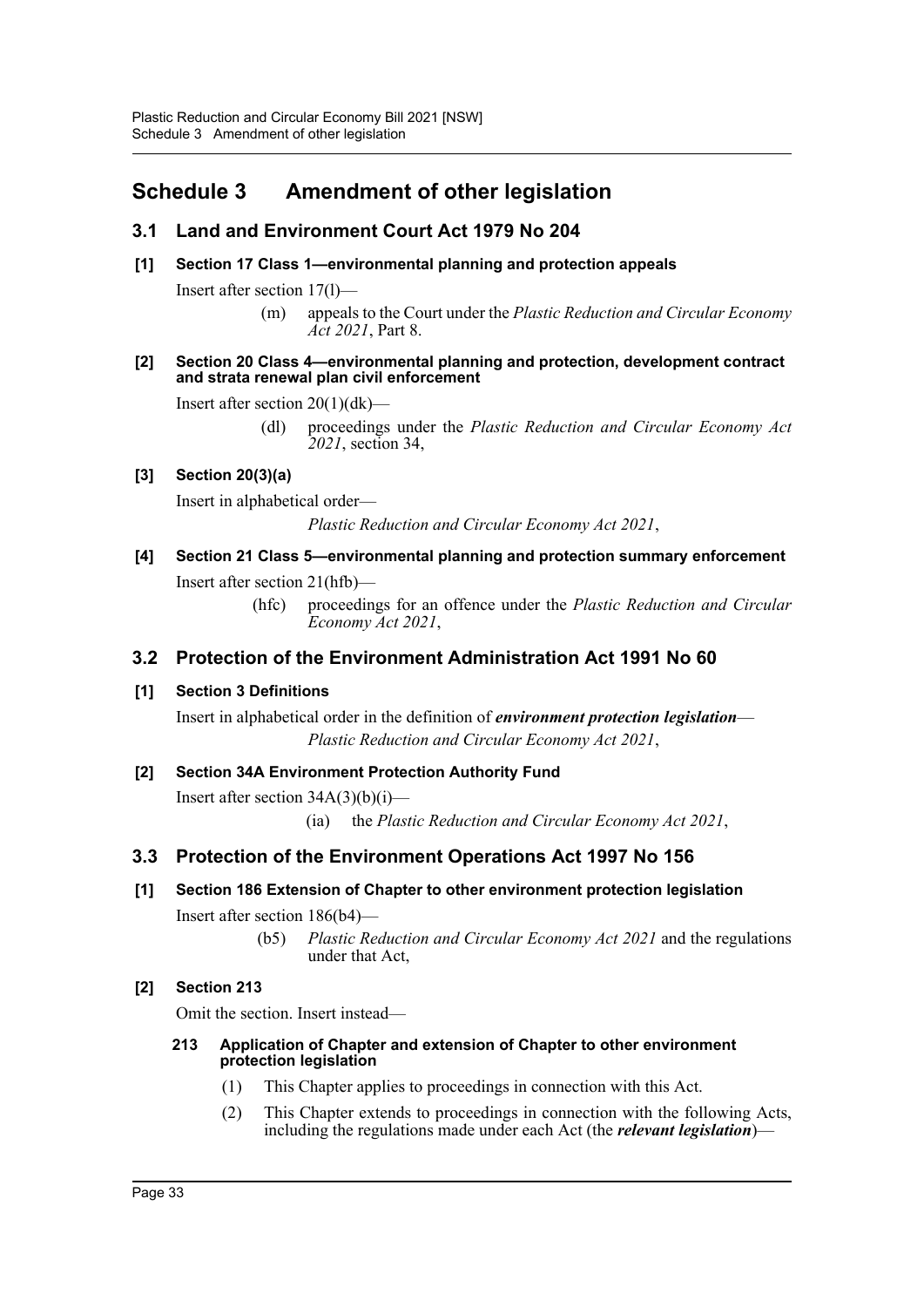- (a) *Environmentally Hazardous Chemicals Act 1985*,
- (b) *Ozone Protection Act 1989*,
- (c) *Waste Avoidance and Resource Recovery Act 2001*,
- (d) *Plastic Reduction and Circular Economy Act 2021*.
- (3) A reference in this Chapter to this Act or the regulations includes a reference to the relevant legislation.
- (4) The following provisions of this Chapter do not extend to proceedings under the relevant legislation specified—
	- (a) for the *Environmentally Hazardous Chemicals Act 1985*—sections 217(2) and 218,
	- (b) for the *Plastic Reduction and Circular Economy Act 2021*—sections 216–218, 256, 259 and 261.

## **3.4 Protection of the Environment Operations (General) Regulation 2021**

#### **Schedule 6 Penalty notice offences**

Insert in alphabetical order—

#### **Plastic Reduction and Circular Economy Act 2021**

| Column 1                          | Column <sub>2</sub> | Column 3       | Column 4<br><b>Penalty</b> |  |
|-----------------------------------|---------------------|----------------|----------------------------|--|
| <b>Provision of Act</b>           | <b>Officer</b>      | <b>Penalty</b> |                            |  |
| Section $9(1)$                    | 3                   | \$1,100        | \$5,500                    |  |
| Section $9(1)$ —relevant person   | 3                   | \$2,750        | \$13,750                   |  |
| Section 37                        | 3                   | \$1,100        | \$5,500                    |  |
| Sections 37—relevant person       | 3                   | \$2,750        | \$13,750                   |  |
| Section 38                        | 3                   | \$550          | \$2,750                    |  |
| Sections 38—relevant person       | 3                   | \$1,100        | \$5,500                    |  |
| Section $40(7)$                   | 3                   | \$550          | \$550                      |  |
| Section $50(1)$                   | 3                   | \$1,100        | \$5,500                    |  |
| Sections $50(1)$ —relevant person | 3                   | \$2,750        | \$13,750                   |  |

**Note—** *Relevant person* is defined in the *Plastic Reduction and Circular Economy Act 2021*, section 47(4).

## **3.5 Waste Avoidance and Resource Recovery Act 2001 No 58**

#### **[1] Section 3 Objects of Act**

Omit section 3(b). Insert instead—

- (b) to ensure resource management options are considered against a hierarchy in the following order—
	- (i) avoidance and reduction of waste,
	- (ii) re-use of waste,
	- (iii) recycling, processing or reprocessing waste,
	- (iv) recovery of energy,
	- (v) disposal,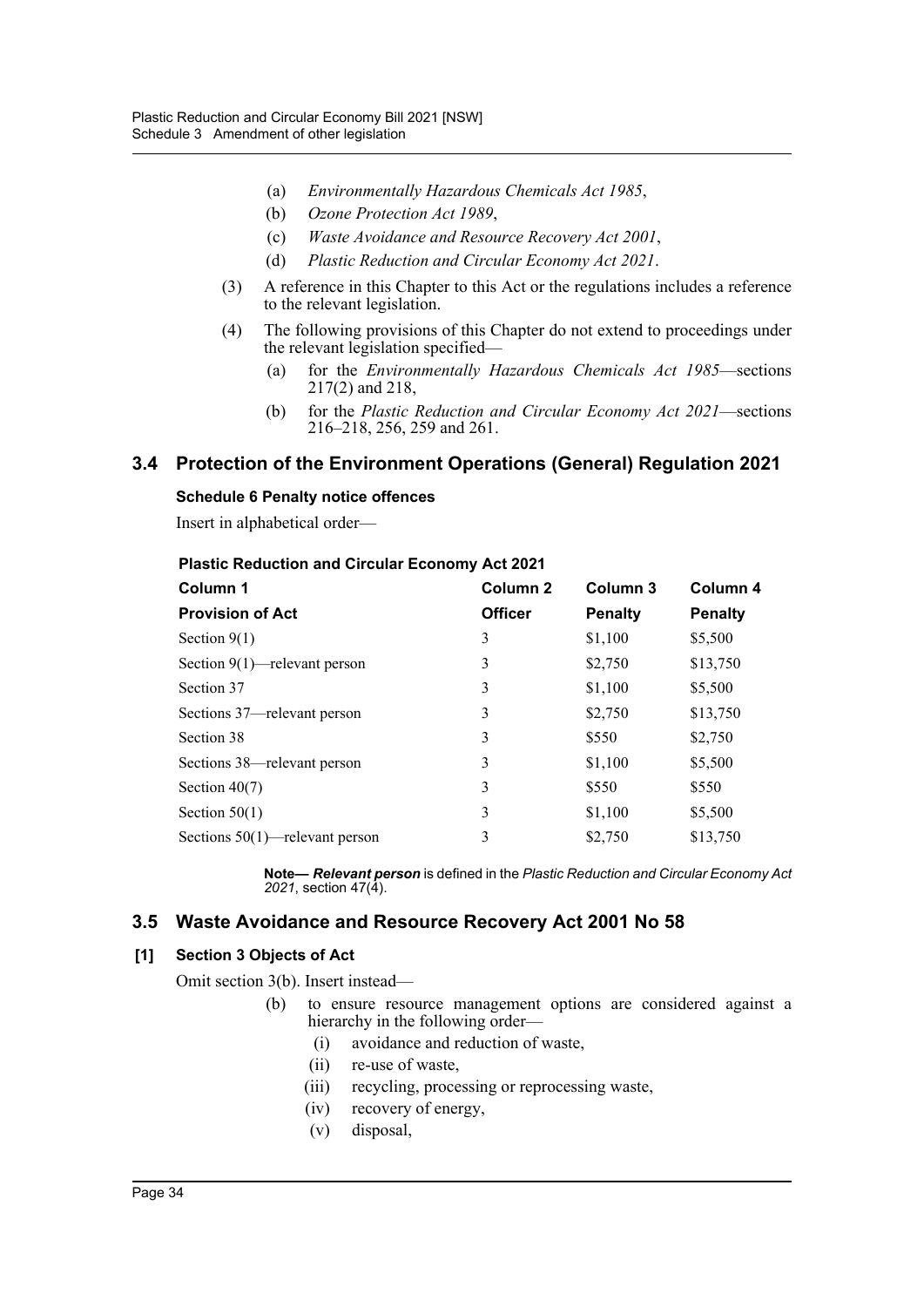## **[2] Section 12**

Omit the section. Insert instead—

#### **12 Waste strategies**

- (1) The EPA must develop and approve a waste strategy for the State (the *State waste strategy*).
- (2) The State waste strategy must contain the information prescribed by the regulations.
- (3) The EPA must review the State waste strategy at least once every 5 years.
- (4) After reviewing the State waste strategy, the EPA must—
	- (a) approve the continuation of the strategy, with or without variations, or
	- (b) develop and approve a new strategy in accordance with this section.
- (5) The EPA may revoke or vary the State waste strategy at any time.
- (6) The *NSW Waste and Sustainable Materials Strategy 2041—Stage 1: 2021–2027*, published by the Department of Planning, Industry and Environment in June 2021, is taken to be the State waste strategy for the purposes of subsection (1).

#### **[3] Section 50**

Omit the section. Insert instead—

- **50 Fees**
	- (1) The purpose of this section is to enable the EPA to recover the administrative costs of services provided under this Act or the regulations.
	- (2) The EPA may charge fees for services provided under this Act or the regulations.
	- (3) The fee charged must be—
		- (a) prescribed by the regulations, or
		- (b) if the fee is not prescribed—a reasonable fee determined by the EPA.
	- (4) A fee or other charge payable to the EPA under this Act or the regulations may be recovered by the EPA as a debt due to the Crown in a court of competent jurisdiction.
	- (5) The EPA may—
		- (a) extend the time for payment of a fee or other charge payable to the EPA under this Act or the regulations, or
		- (b) refund or waive the whole or a part of a fee or other charge payable to the EPA under this Act or the regulations.
	- (6) In this section—

*fee for service* includes—

- (a) the administrative costs of providing a service under this Act or the regulations, and
- (b) the costs associated with the functions of the EPA under this Act or the regulations.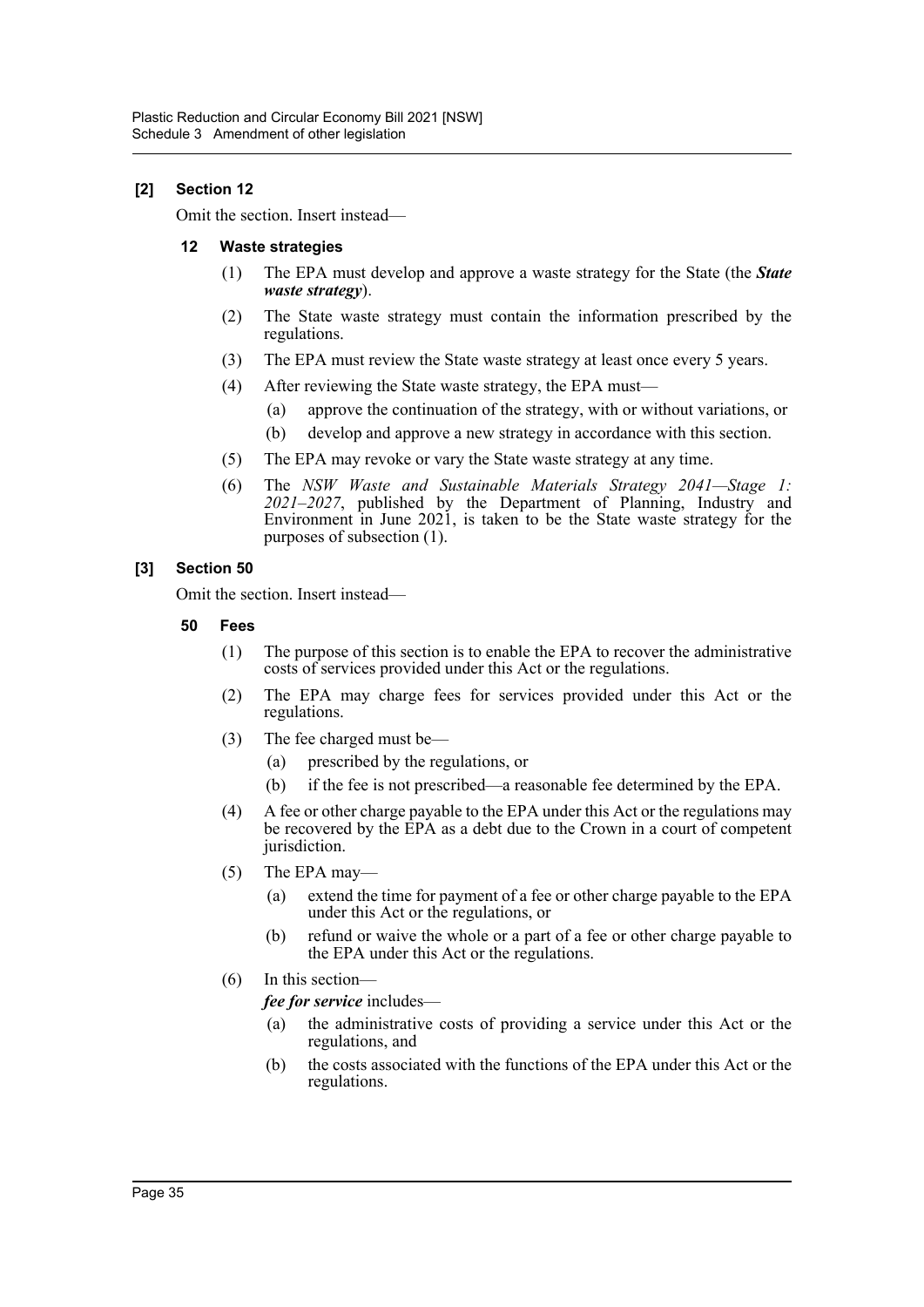## <span id="page-38-0"></span>**Schedule 4 Dictionary**

*approved action plan*—see section 20(1).

*authorised officer* means a person appointed as an authorised officer by the EPA under the *Protection of the Environment Operations Act 1997*, Part 7.2 for the purposes of this Act. *brand owner*—see section 11.

*carrying on a business* includes the following, but excludes an activity prescribed by the regulations—

- (a) carrying on an activity for commercial, charitable, sporting, educational or community purposes, and
- (b) carrying on a not-for-profit business, a partnership or a sole trader.

*commencement date*, for Schedule 2, Part 2—see Schedule 2, section 2.

*compliance cost notice*, for Part 5—see section 35.

*compliance notice* means a notice given by the regulator under section 36, including a stop notice and a notice that varies a compliance notice.

*Court* means the Land and Environment Court.

*enforcement officer* has the same meaning as in the *Protection of the Environment Operations Act 1997*.

*environment* means components of the earth, including human-made or modified structures and areas, the following components and interacting natural ecosystems that include the following components—

- (a) land, air and water,
- (b) a layer of the atmosphere,
- (c) organic or inorganic matter and living organisms.

*EPA* means the Environment Protection Authority constituted by the *Protection of the Environment Administration Act 1991*.

*exercise* a function includes perform a duty.

*financial year*, for Part 3—see section 10.

*function* includes a power, authority or duty.

*item* includes—

- (a) a part of an item, and
- (b) a product, material or substance.

*notice*, for Part 5—see section 35.

*packaging material* means material used for containing, protecting, marketing, selling or handling a product, including—

- (a) transit packaging, for example, packaging material used to transport the product, and
- (b) packaging provided by a retailer to a consumer for transporting the product from the retailer, and
- (c) labelling.

*plastic* means the following, but does not include material excluded by the regulations—

- (a) material made from or comprising organic polymers from plant extracts or fossil fuels, whether the material is processed, reprocessed, re-used, recycled or recovered,
- (b) material prescribed by the regulations.

*plastic item* means the following, but does not include an item excluded by the regulations—

- (a) an item, including packaging material, comprised, in whole or in part, of plastic,
- (b) an item prescribed by the regulations.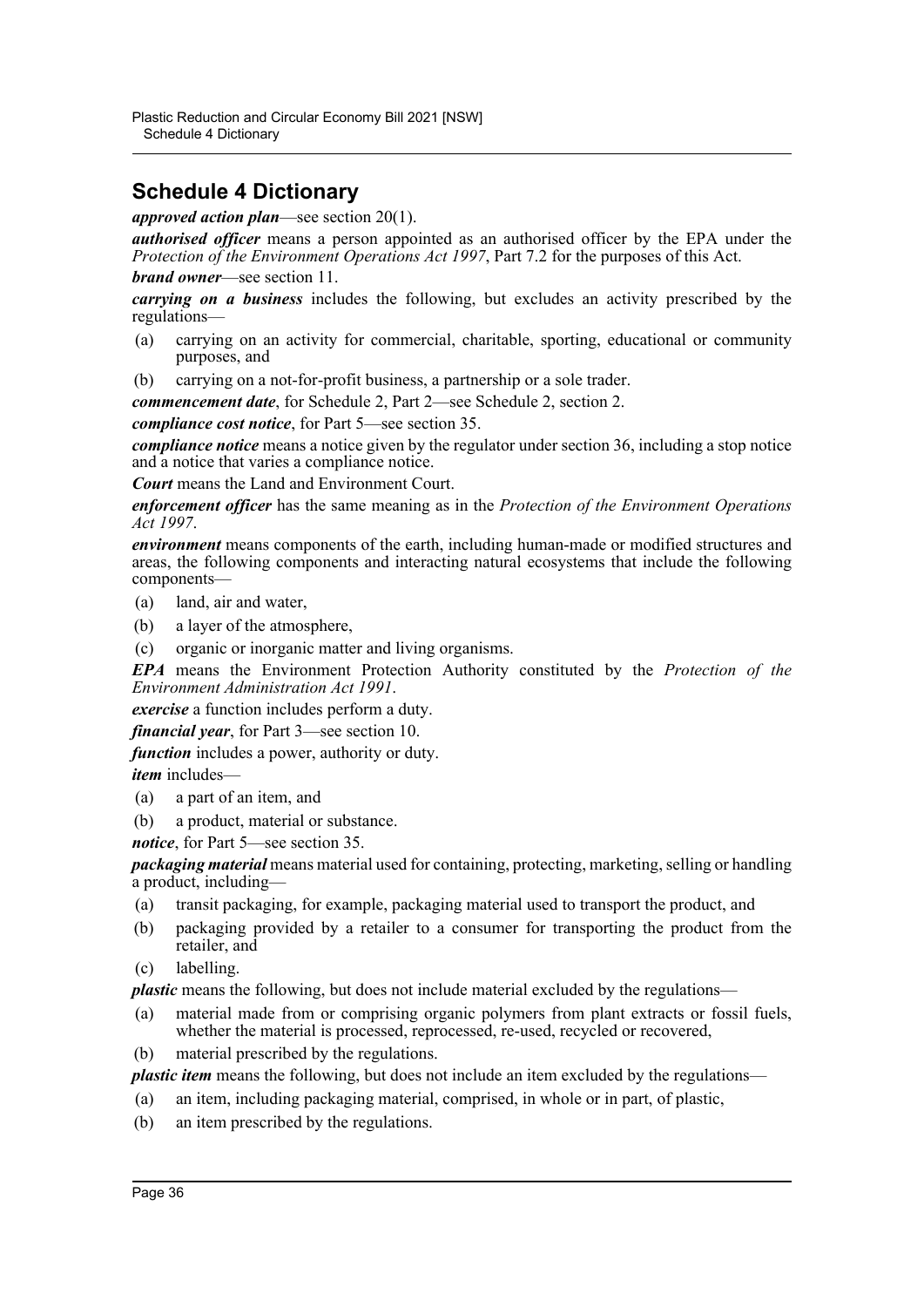Plastic Reduction and Circular Economy Bill 2021 [NSW] Schedule 4 Dictionary

*precautionary principle*—see section 5.

*product* includes the following—

- (a) a substance,
- (b) packaging material,
- (c) a scheme or service.
- *product stewardship requirement*—see section 13(1). *product stewardship target*, for Part 3—see section 10. *prohibited item* means—
- (a) a prohibited plastic item, or
- (b) an item that does not comply with a design standard—
	- (i) specified for the item in Schedule 1, Part 2, or
	- (ii) prescribed by the regulations in relation to the item.

*prohibited plastic item*—see section 7.

*regulated item* means an item the regulator reasonably suspects is—

- (a) a prohibited plastic item, or
- (b) an item for which a design standard is—
	- (i) specified in Schedule 1, Part 2, or
	- (ii) prescribed by the regulations, or
- (c) a regulated product.

*regulated product* means a product, or part of a product, prescribed by the regulations for the purposes of Part 3.

*regulator* means the EPA.

*single-use*, in relation to an item—

- (a) means an item designed or intended to be, or ordinarily, used only once for a particular purpose, whether or not the item is or can be—
	- (i) re-used for the same or another purpose, or
	- (ii) used for more than 1 purpose, or
	- (iii) recycled, and
- (b) includes an item prescribed by the regulations, but does not include an item excluded by the regulations.
- *stop notice*, for Part 5—see section 35.

*supply* an item—

- (a) includes the following, but does not include the circumstances excluded by the regulations—
	- (i) sell, supply, re-supply or distribute the item,
	- (ii) receive or possess the item for the purpose of supplying it to another person,
	- (iii) an offer to supply the item, including advertising the item or making other representations with the intention of supplying the item,
	- (iv) display the item with the intention of supplying the item,